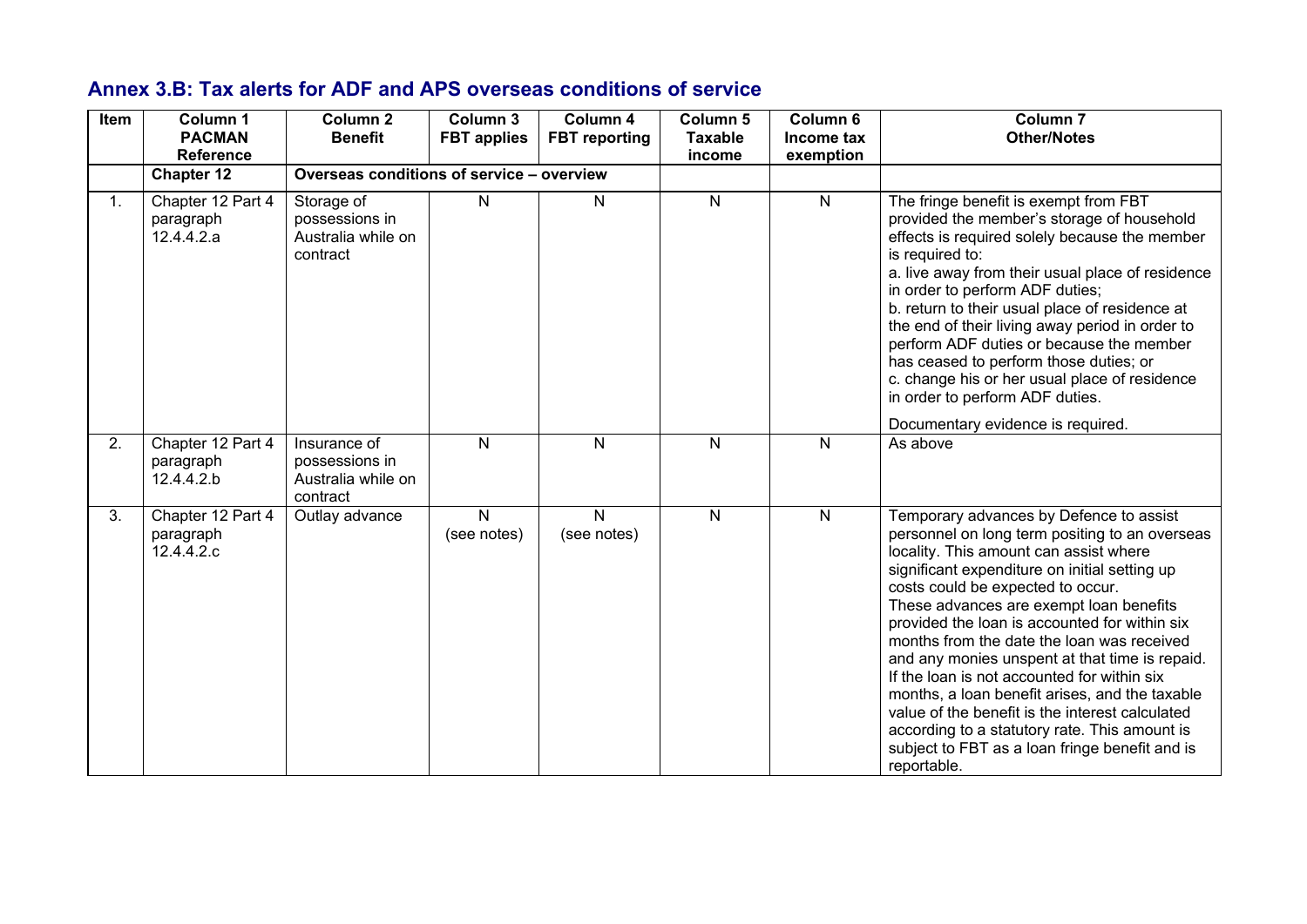| <b>Item</b> | Column 1<br><b>PACMAN</b><br><b>Reference</b> | Column <sub>2</sub><br><b>Benefit</b>          | Column 3<br><b>FBT</b> applies | Column 4<br><b>FBT</b> reporting | Column 5<br>Taxable<br>income | Column 6<br>Income tax<br>exemption | Column <sub>7</sub><br><b>Other/Notes</b>                                                                                                                                                                                                                   |
|-------------|-----------------------------------------------|------------------------------------------------|--------------------------------|----------------------------------|-------------------------------|-------------------------------------|-------------------------------------------------------------------------------------------------------------------------------------------------------------------------------------------------------------------------------------------------------------|
| 4.          | Chapter 12 Part 4<br>paragraph<br>12.4.4.2.d  | Assistance with<br>health services<br>provided | Y                              | N                                | N                             | N                                   | FBT applies if Defence pays for health<br>services provided to a dependant (spouse or<br>child) of the member. Benefit not reportable.                                                                                                                      |
|             |                                               | overseas for a<br>dependant of the<br>member   |                                |                                  |                               |                                     | If the health services are provided in an in-<br>house health care facility of the<br>Commonwealth or by a member of the staff of<br>the in-house health care facility in the<br>performance of their duties as such a member,<br>benefit is exempt.        |
|             |                                               |                                                |                                |                                  |                               |                                     | Travel (including meals and accommodation<br>en route) to obtain medical treatment will be<br>FBT exempt if the dependant requires medical<br>treatment and the place of treatment is either<br>close by or at a location where that is least<br>expensive. |
|             |                                               |                                                |                                |                                  |                               |                                     | Documentary evidence may be required.                                                                                                                                                                                                                       |
| 5.          | Chapter 12 Part 4<br>paragraph<br>12.4.4.2.e  | Temporary<br>accommodation<br>allowance        | N                              | N                                | N                             | N                                   | FBT exempt if within time limits while member<br>relocating.                                                                                                                                                                                                |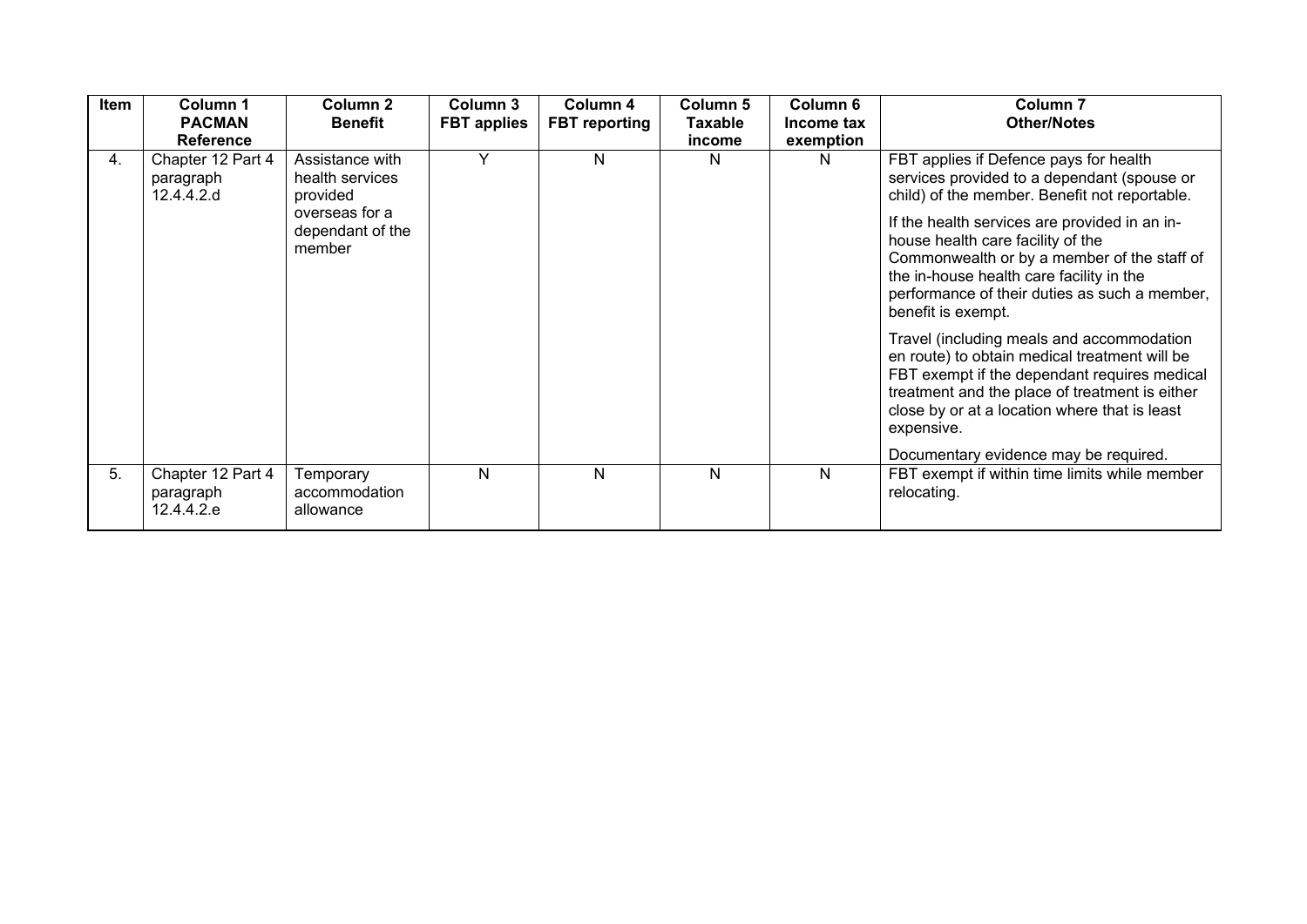| Item | Column 1<br><b>PACMAN</b><br><b>Reference</b>      | Column <sub>2</sub><br><b>Benefit</b>                                          | Column 3<br><b>FBT applies</b> | Column 4<br><b>FBT</b> reporting | <b>Column 5</b><br>Taxable<br>income | Column <sub>6</sub><br>Income tax<br>exemption | Column <sub>7</sub><br><b>Other/Notes</b>                                                                                                                                                                                                                                                     |
|------|----------------------------------------------------|--------------------------------------------------------------------------------|--------------------------------|----------------------------------|--------------------------------------|------------------------------------------------|-----------------------------------------------------------------------------------------------------------------------------------------------------------------------------------------------------------------------------------------------------------------------------------------------|
|      | <b>Chapter 13</b>                                  | <b>Short-term Duty Overseas</b>                                                |                                |                                  |                                      |                                                |                                                                                                                                                                                                                                                                                               |
| 6.   | Chapter 13 Part 2<br>Division 3                    | Spouse or partner<br>accompanying<br>member on short-<br>term duty<br>overseas | Y                              | Y                                | $\mathsf{N}$                         | $\mathsf{N}$                                   | Spouse's transportation costs paid by member<br>not subject to FBT because taxable value<br>reduced to nil.<br>The spouse's meal costs which constitute a<br>meal entertainment fringe benefit are not<br>reportable for FBT purposes.                                                        |
| 7.   | Chapter 13 Part 2<br>Division 4<br>section 13.2.14 | Insuring personal<br>effects                                                   | $\mathsf{N}$                   | N                                | N                                    | N                                              | Insurance while relocating or travelling for<br>work.                                                                                                                                                                                                                                         |
| 8.   | Chapter 13 Part 2<br>Division 4<br>section 13.2.15 | Benefit - funeral<br>costs                                                     | N                              | $\mathsf{N}$                     | N                                    | N                                              |                                                                                                                                                                                                                                                                                               |
| 9.   | Chapter 13 Part 2<br>Division 4<br>section 13.2.16 | Medical and<br>dental costs [APS<br>only]                                      | Y                              | $\mathsf{N}$                     | N                                    | N                                              | The medical and dental costs may be an<br>exempt fringe benefit if the health services are<br>provided in an in-house health care facility of<br>the Commonwealth or by a member of the staff<br>of the in-house health care facility in the<br>performance of their duties as such a member. |
|      |                                                    |                                                                                |                                |                                  |                                      |                                                | Not reportable for FBT purposes.                                                                                                                                                                                                                                                              |
| 10.  | Chapter 13 Part 2<br>Division 5                    | Camping<br>allowance [APS<br>only]                                             | $\overline{N}$                 | N                                | Y                                    | N                                              |                                                                                                                                                                                                                                                                                               |
| 11.  | Chapter 13 Part 3<br>section 13.3.4                | Member eligible<br>to use the travel<br>card                                   | N.                             | $\mathsf{N}$                     | N                                    | N                                              | Taxable value should be nil because work-<br>related expenses. Keep records.<br>Members must repay any unused amounts of                                                                                                                                                                      |
|      |                                                    |                                                                                |                                |                                  |                                      |                                                | meals and incidentals.                                                                                                                                                                                                                                                                        |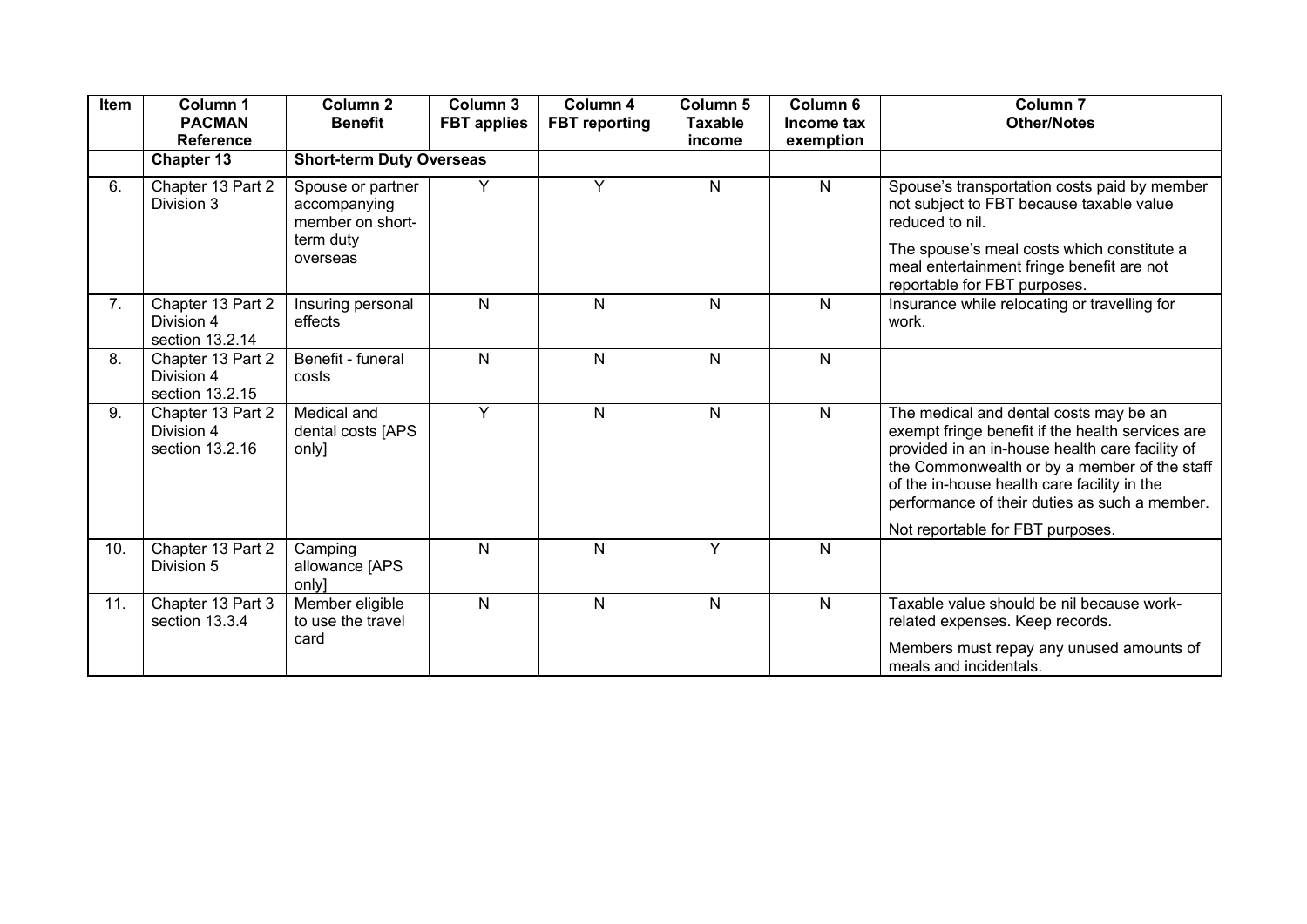| Item | Column 1<br><b>PACMAN</b><br><b>Reference</b>      | Column <sub>2</sub><br><b>Benefit</b>                               | Column 3<br><b>FBT applies</b> | Column 4<br><b>FBT</b> reporting | Column <sub>5</sub><br><b>Taxable</b><br>income | Column 6<br>Income tax<br>exemption | Column <sub>7</sub><br><b>Other/Notes</b>                                                                                                                                                                                                                                                                                                                                   |
|------|----------------------------------------------------|---------------------------------------------------------------------|--------------------------------|----------------------------------|-------------------------------------------------|-------------------------------------|-----------------------------------------------------------------------------------------------------------------------------------------------------------------------------------------------------------------------------------------------------------------------------------------------------------------------------------------------------------------------------|
| 12.  | Chapter 13 Part 3<br>Division 1                    | Travel costs while<br>living out                                    | $\mathsf{N}$                   | N                                | N                                               | N                                   | Taxable value should be nil because work-<br>related expenses. Keep records.                                                                                                                                                                                                                                                                                                |
|      | section 13.3.6                                     |                                                                     |                                |                                  |                                                 |                                     | Travel diary must be kept for absences of six<br>or more consecutive nights.                                                                                                                                                                                                                                                                                                |
| 13.  | Chapter 13 Part 3<br>Division 1<br>section 13.3.7  | Member eligible<br>for allowance<br>instead of using<br>travel card | N.                             | $\mathsf{N}$                     | N                                               | $\mathsf{N}$                        | Taxable value should be nil because work-<br>related expenses. Keep records. Allowance<br>must be within ATO rates.                                                                                                                                                                                                                                                         |
| 14.  | Chapter 13 Part 3<br>Division 1<br>section 13.3.9  | Reduced rates for<br>meals on day of<br>arrival or<br>departure     | $\mathsf{N}$                   | N                                | N                                               | $\mathsf{N}$                        | Must be within ATO rates.                                                                                                                                                                                                                                                                                                                                                   |
| 15.  | Chapter 13 Part 3<br>Division 1<br>section 13.3.10 | Reduced eligibility<br>for incidentals                              | N.                             | N                                | $\mathsf{N}$                                    | $\mathsf{N}$                        | Must be within ATO rates.                                                                                                                                                                                                                                                                                                                                                   |
| 16.  | Chapter 13 Part 3<br>Division 1<br>section 13.3.11 | Additional travel<br>costs                                          | $\mathsf{N}$                   | N                                | $\mathsf{N}$                                    | $\mathsf{N}$                        | Reimbursement of travel costs. Keep records.                                                                                                                                                                                                                                                                                                                                |
| 17.  | Chapter 13 Part 3<br>Division 1<br>section 13.3.12 | Top-up of costs<br>paid by another<br>organisation                  | $\mathsf{N}$                   | N                                | N                                               | $\mathsf{N}$                        | Must be within ATO rates. Keep records.                                                                                                                                                                                                                                                                                                                                     |
| 18.  | Chapter 13 Part 3<br>Division 1<br>section 13.3.13 | Travel costs when<br>in hospital                                    | N.                             | N                                | $\overline{N}$                                  | $\mathsf{N}$                        | The medical and dental costs may be an<br>exempt fringe benefit if the health services are<br>provided in an in-house health care facility of<br>the Commonwealth or by a member of the staff<br>of the in-house health care facility in the<br>performance of their duties as such a member.<br>Keep records. Ongoing hotel costs while in<br>hospital not subject to FBT. |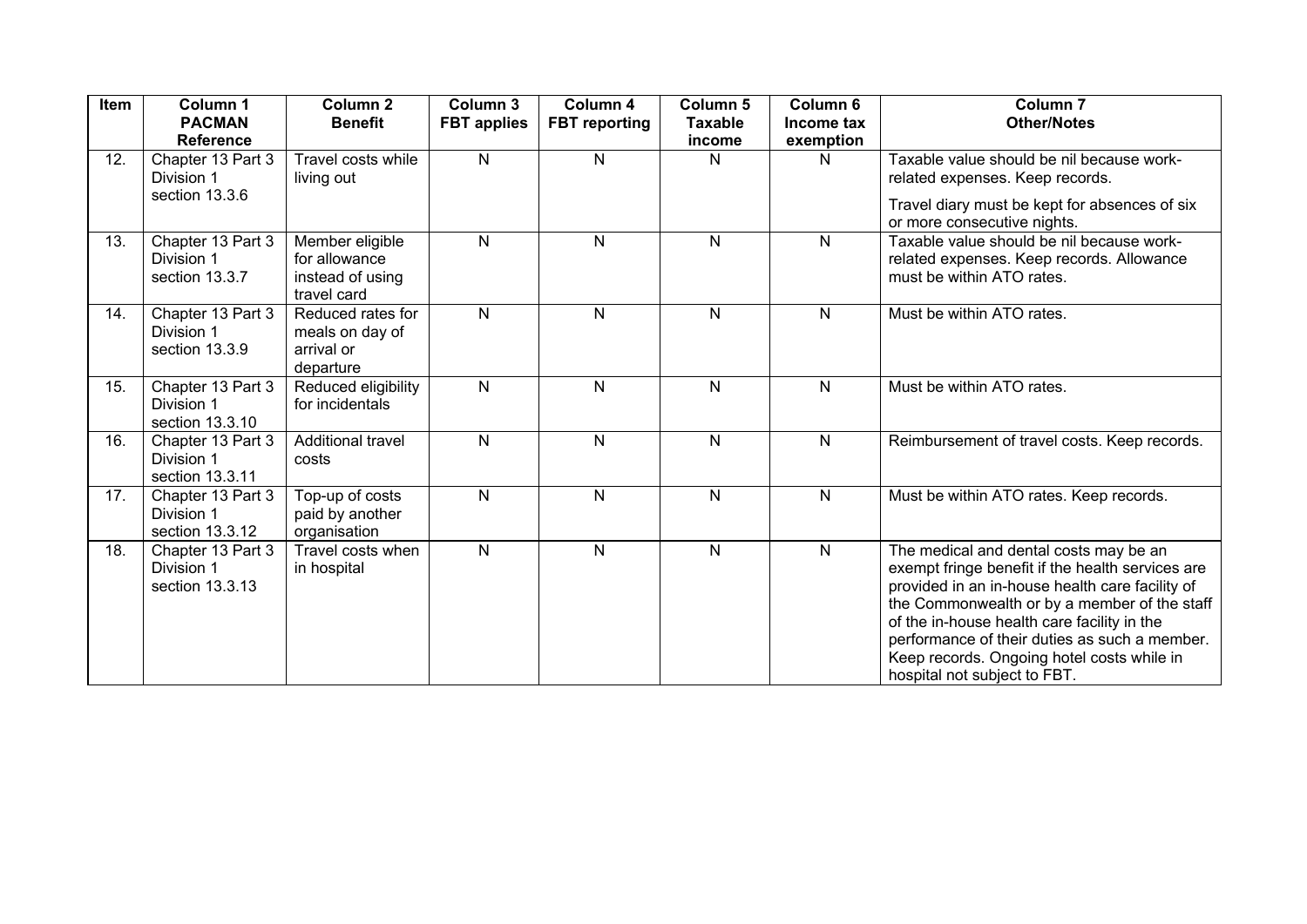| Item | Column 1<br><b>PACMAN</b><br><b>Reference</b>                     | <b>Column 2</b><br><b>Benefit</b>                          | Column 3<br><b>FBT</b> applies | Column 4<br><b>FBT</b> reporting | Column 5<br><b>Taxable</b><br>income | Column 6<br>Income tax<br>exemption | Column <sub>7</sub><br><b>Other/Notes</b>                                                                                                                                                                                                                                                                                                                                              |
|------|-------------------------------------------------------------------|------------------------------------------------------------|--------------------------------|----------------------------------|--------------------------------------|-------------------------------------|----------------------------------------------------------------------------------------------------------------------------------------------------------------------------------------------------------------------------------------------------------------------------------------------------------------------------------------------------------------------------------------|
| 19.  | Chapter 13 Part 3<br>Division 1<br>section 13.3.14                | Confirming actual<br>travel costs                          | $\mathsf{N}$                   | N                                | N                                    | $\mathsf{N}$                        | If a loan fringe benefit arises because of the<br>requirement to repay additional expenditure,<br>member should be advised to fill out an<br>'Otherwise Deductible' declaration to reduce<br>the taxable value to nil. Travel costs deductible<br>to member if appropriate records/travel diary<br>kept.                                                                               |
|      |                                                                   |                                                            |                                |                                  |                                      |                                     | Loan benefit may also constitute a minor<br>benefit if interest on loan is less than AUD 100.                                                                                                                                                                                                                                                                                          |
| 20.  | Chapter 13 Part 3<br>Division 1<br>section 13.3.15                | Part-day travel                                            | ${\sf N}$                      | $\mathsf{N}$                     | Y                                    | $\mathsf{N}$                        | Part-day travel costs paid by Defence as an<br>expense reimbursement (ie not as an<br>allowance), reimbursed costs are not<br>assessable or subject to FBT.                                                                                                                                                                                                                            |
|      |                                                                   |                                                            |                                |                                  |                                      |                                     | Shown on member's Payment Summary and<br>subject to PAYG Withholding.                                                                                                                                                                                                                                                                                                                  |
|      |                                                                   |                                                            |                                |                                  |                                      |                                     | Part-day travel allowance constitutes<br>assessable income, member should keep<br>receipts for tax deductibility.                                                                                                                                                                                                                                                                      |
| 21.  | Chapter 13 Part 3<br>Division 1<br>section 13.3.16                | Travelling<br>allowance while<br>living in                 | ${\sf N}$                      | N                                | N                                    | $\mathsf{N}$                        | No FBT because member travelling. Allowance<br>must be within ATO reasonable rates.                                                                                                                                                                                                                                                                                                    |
| 22.  | Chapter 13 Part 3<br>Division 2<br>sections 13.3.17<br>to 13.3.19 | Purpose,<br>equipment and<br>additional<br>equipment costs | Y                              | Y                                | ${\sf N}$                            | $\mathsf{N}$                        | Benefits not subject to FBT if:<br>a. work-related equipment and/or protective<br>clothing and member could get a tax<br>deduction for the equipment/protective<br>clothing; or<br>cost of equipment/protective clothing is less<br>b.<br>than AUD 100 and provided to member<br>infrequently.<br>Declaration required if a. is the basis for the<br>benefit not being subject to FBT. |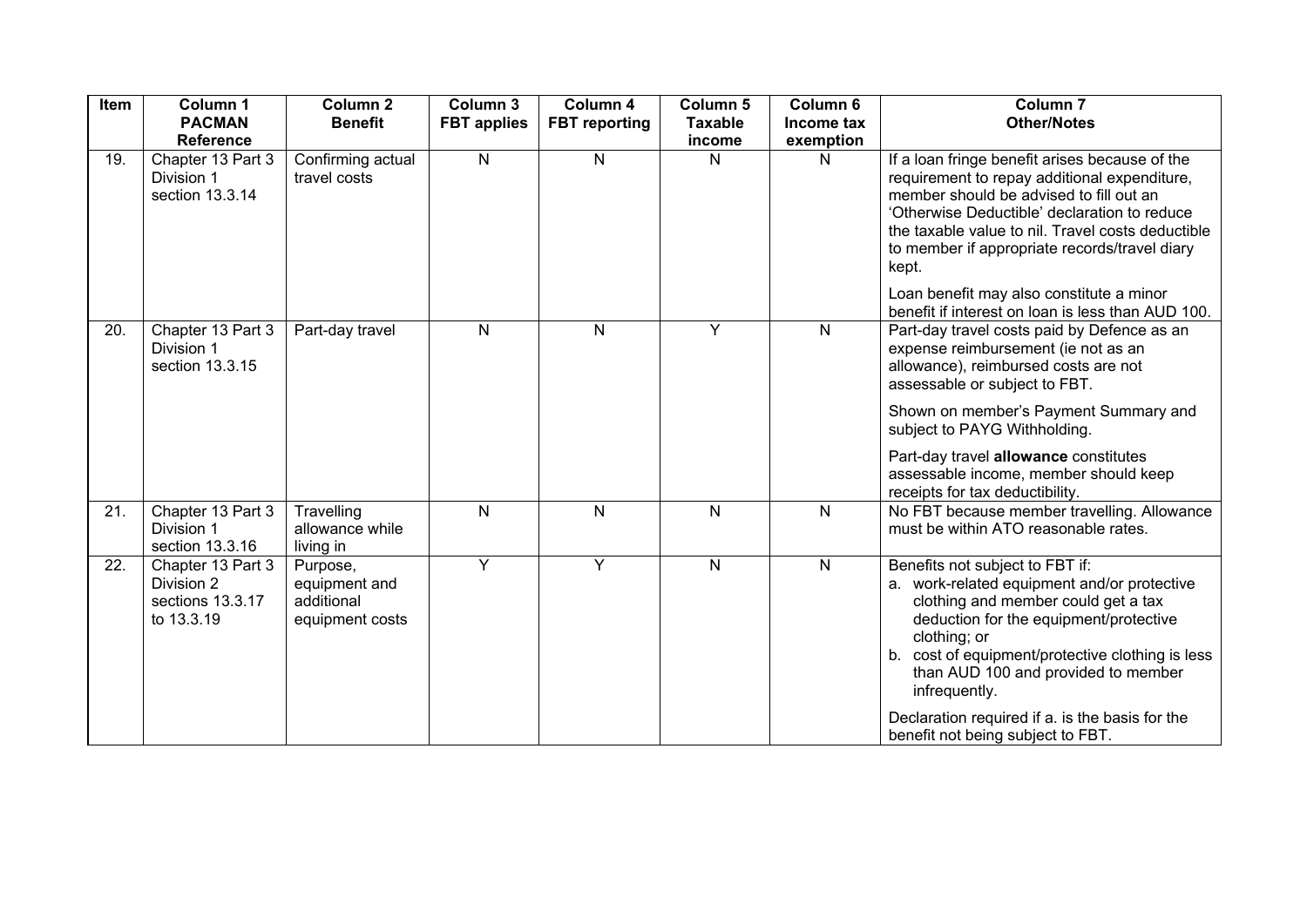| <b>Item</b> | Column 1<br><b>PACMAN</b><br><b>Reference</b>      | Column 2<br><b>Benefit</b>                      | Column 3<br><b>FBT</b> applies | Column 4<br><b>FBT</b> reporting | Column 5<br><b>Taxable</b><br>income | Column <sub>6</sub><br>Income tax<br>exemption | <b>Column 7</b><br><b>Other/Notes</b>                                                                                                                                                                                                                                                                                                                                                                 |
|-------------|----------------------------------------------------|-------------------------------------------------|--------------------------------|----------------------------------|--------------------------------------|------------------------------------------------|-------------------------------------------------------------------------------------------------------------------------------------------------------------------------------------------------------------------------------------------------------------------------------------------------------------------------------------------------------------------------------------------------------|
| 23.         | Chapter 13 Part 3<br>Division 2<br>section 13.3.20 | Member not<br>provided with<br>travel card      | N                              | N                                | Υ                                    | N                                              | An allowance constitutes assessable income.<br>Member may be entitled to claim a tax<br>deduction if work-related equipment and/or<br>protective clothing.                                                                                                                                                                                                                                            |
| 24.         | Chapter 13 Part 4<br>Division 1<br>section 13.4.5  | Allowance if<br>meals not<br>provided           | Y                              | Y                                | N                                    | N                                              | If the member is travelling, meal costs are not<br>subject to FBT nor assessable provided<br>allowance is within ATO's reasonable limits.<br>Travel diary must be kept for absences of six<br>or more consecutive nights.                                                                                                                                                                             |
|             |                                                    |                                                 |                                |                                  |                                      |                                                | If the benefit is paid under a living-away-from-<br>home allowance (LAFHA), the benefit may be<br>subject to FBT at the rate of AUD 42 per week<br>for an adult and AUD 21 per week for a child<br>under 12, depending upon how the exempt<br>food component of the LAFHA is calculated.<br>These amounts are FBT reportable.<br>Member must provide a living-away-from-<br>home (LAFHA) declaration. |
| 25.         | Chapter 13 Part 4<br>Division 1<br>section 13.4.6  | Allowance for<br>supplementary<br>dietary needs | Y                              | Y                                | N                                    | N                                              | As above                                                                                                                                                                                                                                                                                                                                                                                              |
| 26.         | Chapter 13 Part 4<br>Division 2                    | Officially<br>approved<br>activities            | N                              | N                                | N                                    | N                                              | As above - likely to be travel. Must be within<br>ATO rates. Keep records.                                                                                                                                                                                                                                                                                                                            |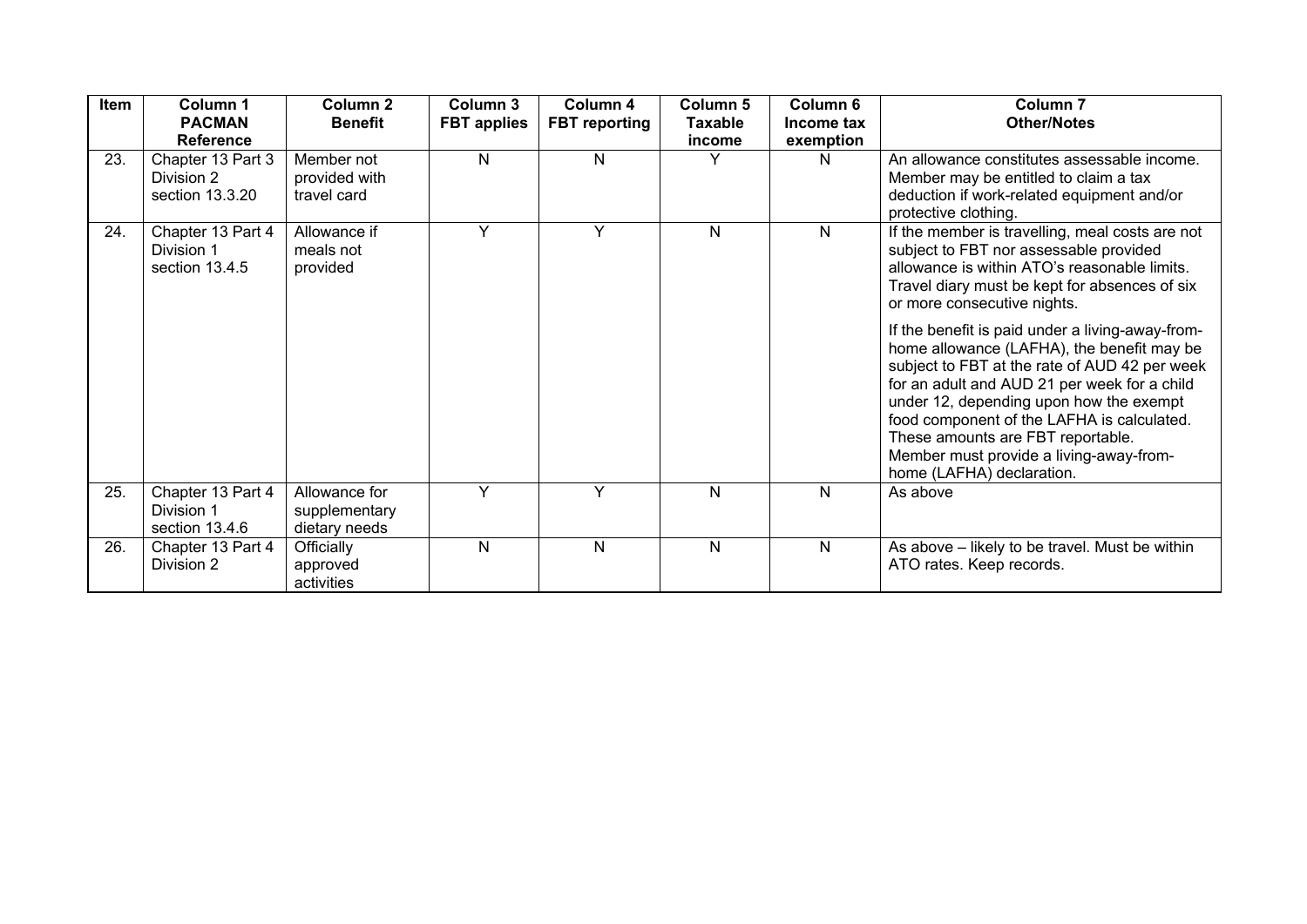| Item | Column 1<br><b>PACMAN</b><br><b>Reference</b>      | Column <sub>2</sub><br><b>Benefit</b>                                 | Column 3<br><b>FBT</b> applies | Column 4<br><b>FBT</b> reporting | Column 5<br><b>Taxable</b><br>income | Column 6<br>Income tax<br>exemption | Column <sub>7</sub><br><b>Other/Notes</b>                                                                                                                                                                                                                                   |
|------|----------------------------------------------------|-----------------------------------------------------------------------|--------------------------------|----------------------------------|--------------------------------------|-------------------------------------|-----------------------------------------------------------------------------------------------------------------------------------------------------------------------------------------------------------------------------------------------------------------------------|
|      | Chapter 14                                         | Relocating to or from a long-term posting overseas                    |                                |                                  |                                      |                                     |                                                                                                                                                                                                                                                                             |
| 27.  | Chapter 14 Part 2<br>Division 1<br>section 14.2.4  | Pre-departure<br>certificate of<br>fitness<br>(Dependants and<br>APS) | N                              | N                                | N                                    | N                                   | May be an exempt benefit under 58K (in-house<br>health care facilities) if provided in an in-house<br>health care facility of the Commonwealth or by<br>a member of the staff of the in-house health<br>care facility in the performance of his duties as<br>such a member. |
|      |                                                    |                                                                       |                                |                                  |                                      |                                     | Alternatively, may be an exempt benefit under<br>work-related counselling (58M) if member<br>accompanies the dependant.                                                                                                                                                     |
| 28.  | Chapter 14 Part 2<br>Division 2<br>section 14.2.7  | Outlay advance                                                        | $\mathsf{N}$<br>(see notes)    | N<br>(see notes)                 | $\mathsf{N}$                         | $\mathsf{N}$                        | Temporary advances by Defence to assist<br>personnel on long term positing to an overseas<br>locality. This amount can assist where<br>significant expenditure on initial setting up<br>costs could be expected to occur.                                                   |
|      |                                                    |                                                                       |                                |                                  |                                      |                                     | These advances are exempt loan benefits<br>provided the loan is accounted for within six<br>months from the date the loan was received<br>and any monies unspent at that time is repaid.                                                                                    |
|      |                                                    |                                                                       |                                |                                  |                                      |                                     | If the loan is not accounted for within six<br>months, a loan benefit arises, and the<br>taxable value of the benefit is the interest<br>calculated according to a statutory rate.<br>This amount is subject to FBT as a loan<br>fringe benefit and is reportable.          |
| 29.  | Chapter 14 Part 2<br>Division 2<br>section 14.2.10 | Reimbursement<br>for financial<br>advice before                       | N                              | $\mathsf{N}$                     | N                                    | N                                   | May be an exempt benefit under work-related<br>counselling (58M) if member accompanies the<br>dependant.                                                                                                                                                                    |
|      |                                                    | leaving Australia                                                     |                                |                                  |                                      |                                     | Otherwise, member must use otherwise<br>deductible rule (and declaration) to reduce the<br>taxable value of the benefit to nil.                                                                                                                                             |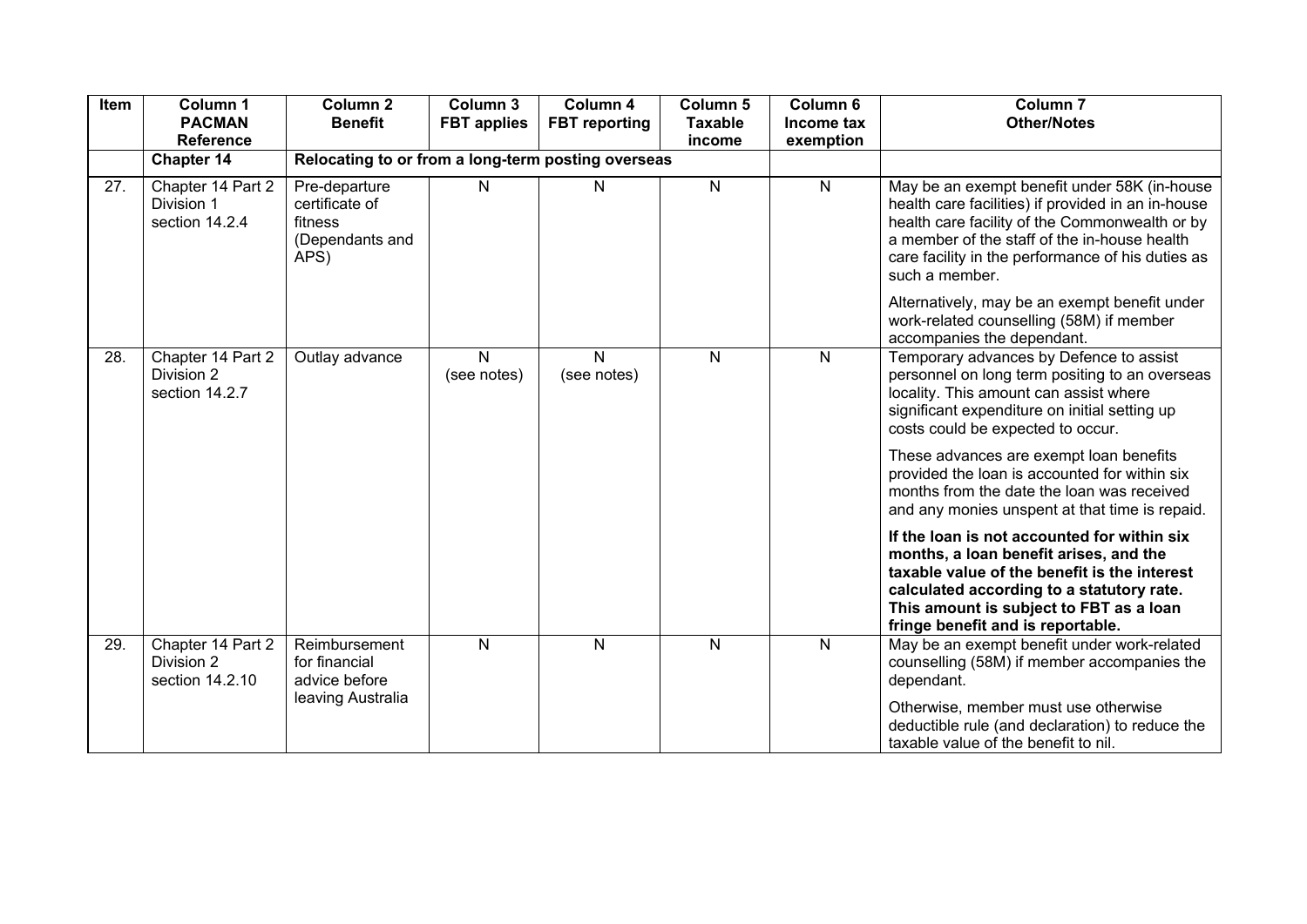| Item | Column 1<br><b>PACMAN</b><br><b>Reference</b>      | Column <sub>2</sub><br><b>Benefit</b>           | Column 3<br><b>FBT</b> applies | Column 4<br><b>FBT</b> reporting | Column 5<br><b>Taxable</b><br>income | Column 6<br>Income tax<br>exemption | Column <sub>7</sub><br><b>Other/Notes</b>                                                                                                                                                                                                                                                                                                                                                                                                                                                                                                                          |
|------|----------------------------------------------------|-------------------------------------------------|--------------------------------|----------------------------------|--------------------------------------|-------------------------------------|--------------------------------------------------------------------------------------------------------------------------------------------------------------------------------------------------------------------------------------------------------------------------------------------------------------------------------------------------------------------------------------------------------------------------------------------------------------------------------------------------------------------------------------------------------------------|
| 30.  | Chapter 14 Part 2<br>Division 3                    | Expenses if<br>overseas posting<br>is cancelled | $\mathsf{N}$                   | $\mathsf{N}$                     | N                                    | N                                   | Note that one of the requirements for receiving<br>the benefit is that the goods or services are of<br>no use to the member on their next posting.<br>Whether or the member has received a<br>property benefit that is subject to FBT and/or<br>reportable depends on the nature of the<br>reimbursement.                                                                                                                                                                                                                                                          |
| 31.  | Chapter 14 Part 3<br>Division 1<br>section 14.3.5  | Removal at<br>beginning of<br>posting           | $\mathsf{N}$                   | $\mathsf{N}$                     | $\mathsf{N}$                         | $\mathsf{N}$                        |                                                                                                                                                                                                                                                                                                                                                                                                                                                                                                                                                                    |
| 32.  | Chapter 14 Part 3<br>Division 1<br>sections 14.3.6 | Pet relocation                                  | ${\sf N}$                      | $\mathsf{N}$                     | $\mathsf{N}$                         | $\mathsf{N}$                        |                                                                                                                                                                                                                                                                                                                                                                                                                                                                                                                                                                    |
| 33.  | Chapter 14 Part 3<br>Division 1<br>sections 14.3.7 | Storage of items<br>not removed                 | $\overline{\mathsf{N}}$        | $\mathsf{N}$                     | $\mathsf{N}$                         | ${\sf N}$                           | The fringe benefit is exempt from FBT<br>provided the member's storage of household<br>effects is required solely because the member<br>is required to:<br>a. live away from their usual place of residence<br>in order to perform ADF duties;<br>b. return to their usual place of residence at<br>the end of their living away period in order to<br>perform ADF duties or because the member<br>has ceased to perform those duties; or<br>c. change his or her usual place of residence<br>in order to perform ADF duties.<br>Documentary evidence is required. |
| 34.  | Chapter 14 Part 3<br>Division 1<br>sections 14.3.8 | Loss on sale or<br>disposal of items            | $\mathsf{N}$                   | $\mathsf{N}$                     | Y                                    | $\mathsf{N}$                        | Compensation is assessable income.<br>Alternatively, in some cases, the amount<br>received by the member may be relevant for<br>capital gains tax purposes if the relevant item<br>was acquired for more than \$10,000 or is a<br>collectable.                                                                                                                                                                                                                                                                                                                     |
| 35.  | Chapter 14 Part 3<br>Division 1<br>sections 14.3.9 | Storage of excess<br>items                      | ${\sf N}$                      | N                                | N                                    | $\mathsf{N}$                        | As in item 33.                                                                                                                                                                                                                                                                                                                                                                                                                                                                                                                                                     |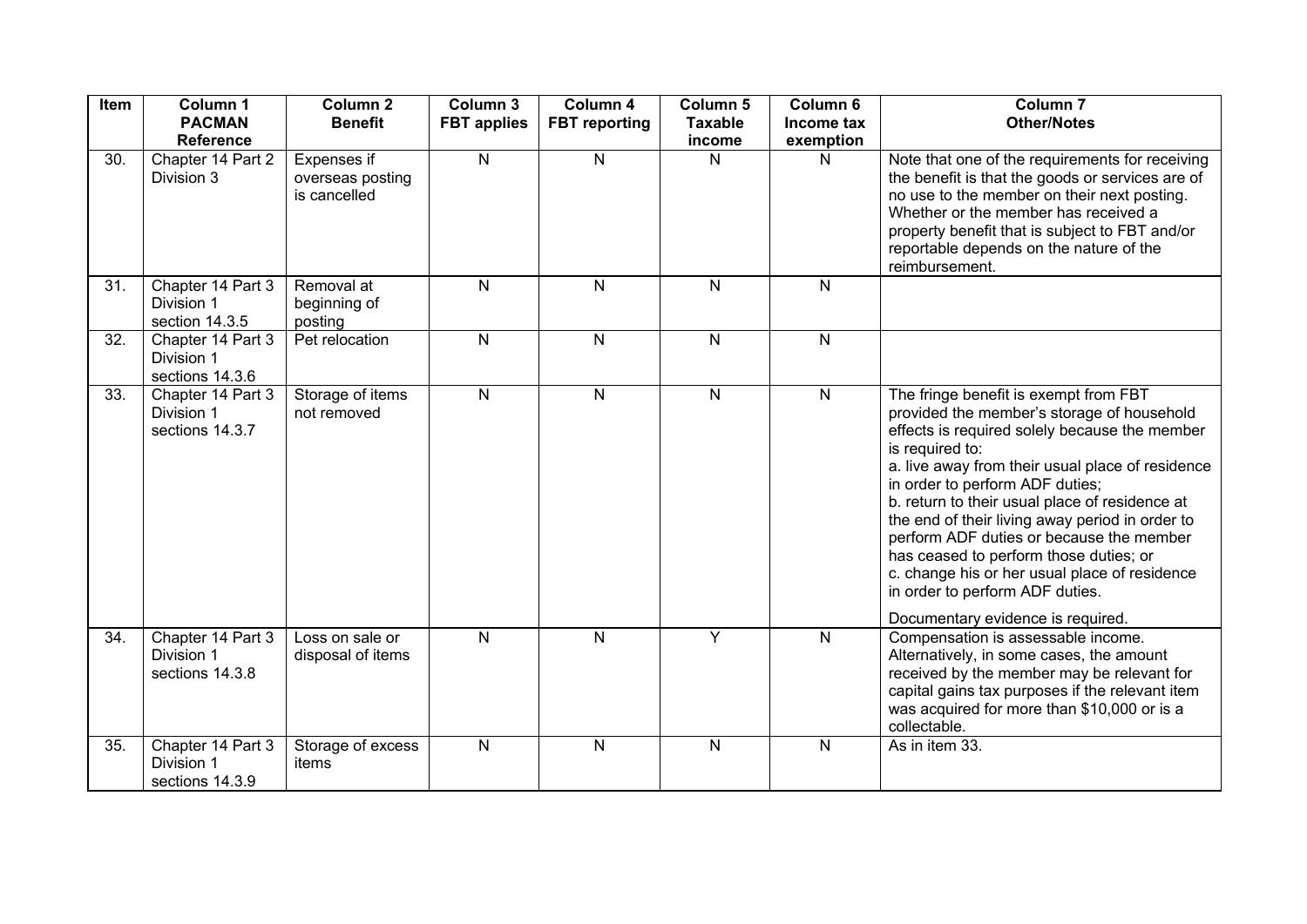| Item | Column 1<br><b>PACMAN</b><br><b>Reference</b>               | Column <sub>2</sub><br><b>Benefit</b>                                                     | Column 3<br><b>FBT</b> applies | Column 4<br><b>FBT</b> reporting | <b>Column 5</b><br><b>Taxable</b><br>income | Column <sub>6</sub><br>Income tax<br>exemption | <b>Column 7</b><br><b>Other/Notes</b>                                |
|------|-------------------------------------------------------------|-------------------------------------------------------------------------------------------|--------------------------------|----------------------------------|---------------------------------------------|------------------------------------------------|----------------------------------------------------------------------|
| 36.  | Chapter 14 Part 3<br>Division 1<br>sections 14.3.11         | Removal at end of<br>posting                                                              | N                              | N                                | N                                           | N                                              |                                                                      |
| 37.  | Chapter 14 Part 3<br>Division 1<br>paragraph<br>14.3.13.1.a | Benefits if enlisted<br>overseas - air<br>travel                                          | N                              | N                                | N                                           | N                                              | FBT exempt and not FBT reportable.<br>Documentary evidence required. |
| 38.  | Chapter 14 Part 3<br>Division 1<br>paragraph<br>14.3.13.1.b | Benefits if enlisted<br>overseas - rest<br>periods                                        | N                              | N                                | N                                           | N.                                             | No FBT applies.                                                      |
| 39.  | Chapter 14 Part 3<br>Division 1<br>paragraph<br>14.3.13.1.c | Benefits if enlisted<br>overseas-<br>removal of<br>personal effects                       | N                              | N                                | N                                           | $\mathsf{N}$                                   | FBT exempt and not FBT reportable.<br>Documentary evidence required. |
| 40.  | Chapter 14 Part 3<br>Division 1<br>paragraph<br>14.3.13.1.d | Benefits if enlisted<br>overseas-<br>accommodation<br>costs during travel<br>to Australia | $\mathsf{N}$                   | N                                | $\mathsf{N}$                                | N                                              | FBT exempt and not FBT reportable.<br>Documentary evidence required. |
| 41.  | Chapter 14 Part 3<br>Division 1<br>paragraph<br>14.3.13.1.e | Benefits if enlisted<br>overseas-<br>temporary<br>accommodation<br>reimbursement          | N                              | N                                | N                                           | $\mathsf{N}$                                   | FBT exempt and not FBT reportable.                                   |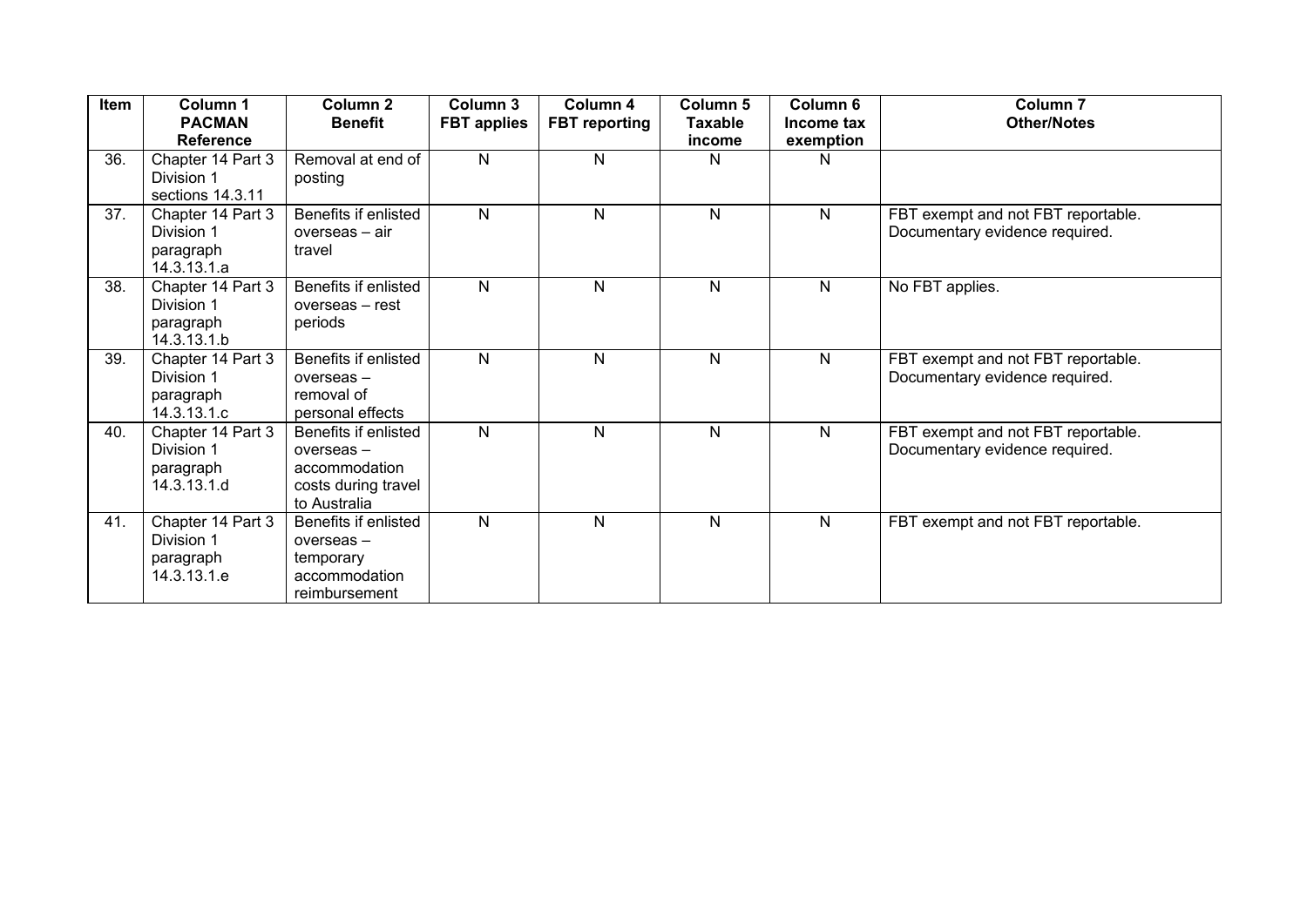| Item | Column 1<br><b>PACMAN</b><br><b>Reference</b>               | Column <sub>2</sub><br><b>Benefit</b>                                        | Column 3<br><b>FBT</b> applies | Column 4<br><b>FBT</b> reporting | Column 5<br><b>Taxable</b><br>income | Column <sub>6</sub><br>Income tax<br>exemption | Column <sub>7</sub><br><b>Other/Notes</b>                                                                                                                                                                                                                                                                                                                                                                                                                                                                                                                                                                                                                                                       |
|------|-------------------------------------------------------------|------------------------------------------------------------------------------|--------------------------------|----------------------------------|--------------------------------------|------------------------------------------------|-------------------------------------------------------------------------------------------------------------------------------------------------------------------------------------------------------------------------------------------------------------------------------------------------------------------------------------------------------------------------------------------------------------------------------------------------------------------------------------------------------------------------------------------------------------------------------------------------------------------------------------------------------------------------------------------------|
| 42.  | Chapter 14 Part 3<br>Division 1<br>paragraph                | Benefits if enlisted<br>overseas-<br>temporary                               | $\mathsf{N}$                   | N                                | N                                    | N                                              | Temporary Accommodation Allowance - FBT<br>exempt and not FBT reportable. Documentary<br>evidence required.                                                                                                                                                                                                                                                                                                                                                                                                                                                                                                                                                                                     |
|      | 14.3.13.1.f                                                 | accommodation<br>allowance and<br>rent allowance                             |                                |                                  |                                      |                                                | If temporary accommodation paid as Rent<br>Allowance - subject to FBT but not FBT<br>reportable.                                                                                                                                                                                                                                                                                                                                                                                                                                                                                                                                                                                                |
|      |                                                             |                                                                              |                                |                                  |                                      |                                                | Any costs for the rental of temporary<br>accommodation paid by Defence will not be<br>subject to FBT up to 4 months in the new<br>location. The 4-month period can start no<br>sooner than 7 days prior to starting duties in<br>Australia. This can be extended as follows:<br>a. to six months if the member provides a<br>declaration outlining efforts made to find<br>suitable long term accommodation; or<br>b. to 12 months if the member owned a home<br>in the former location, sold it within six months<br>of starting duty in Australia, made efforts to<br>buy a home in the new location and provides a<br>declaration outlining efforts made to get long-<br>term accommodation. |
| 43.  | Chapter 14 Part 3<br>Division 1<br>paragraph<br>14.3.13.1.g | Benefits if enlisted<br>overseas-<br>repayment of<br>medical or<br>migration | N.                             | N                                | N                                    | $\mathsf{N}$                                   | Medical examination is FBT exempt and not<br>FBT reportable.<br>Migration processing fees are also not subject<br>to FBT and are not reportable for FBT.                                                                                                                                                                                                                                                                                                                                                                                                                                                                                                                                        |
| 44.  | Chapter 14 Part 3<br>Division 2<br>section 14.3.14          | processing fees<br>Loss on sale of<br>private vehicle                        | N.                             | N                                | Y                                    | $\mathsf{N}$                                   | Compensation is assessable income. A<br>percentage of any remaining loss may be<br>deductible for income tax purposes in limited<br>circumstances.                                                                                                                                                                                                                                                                                                                                                                                                                                                                                                                                              |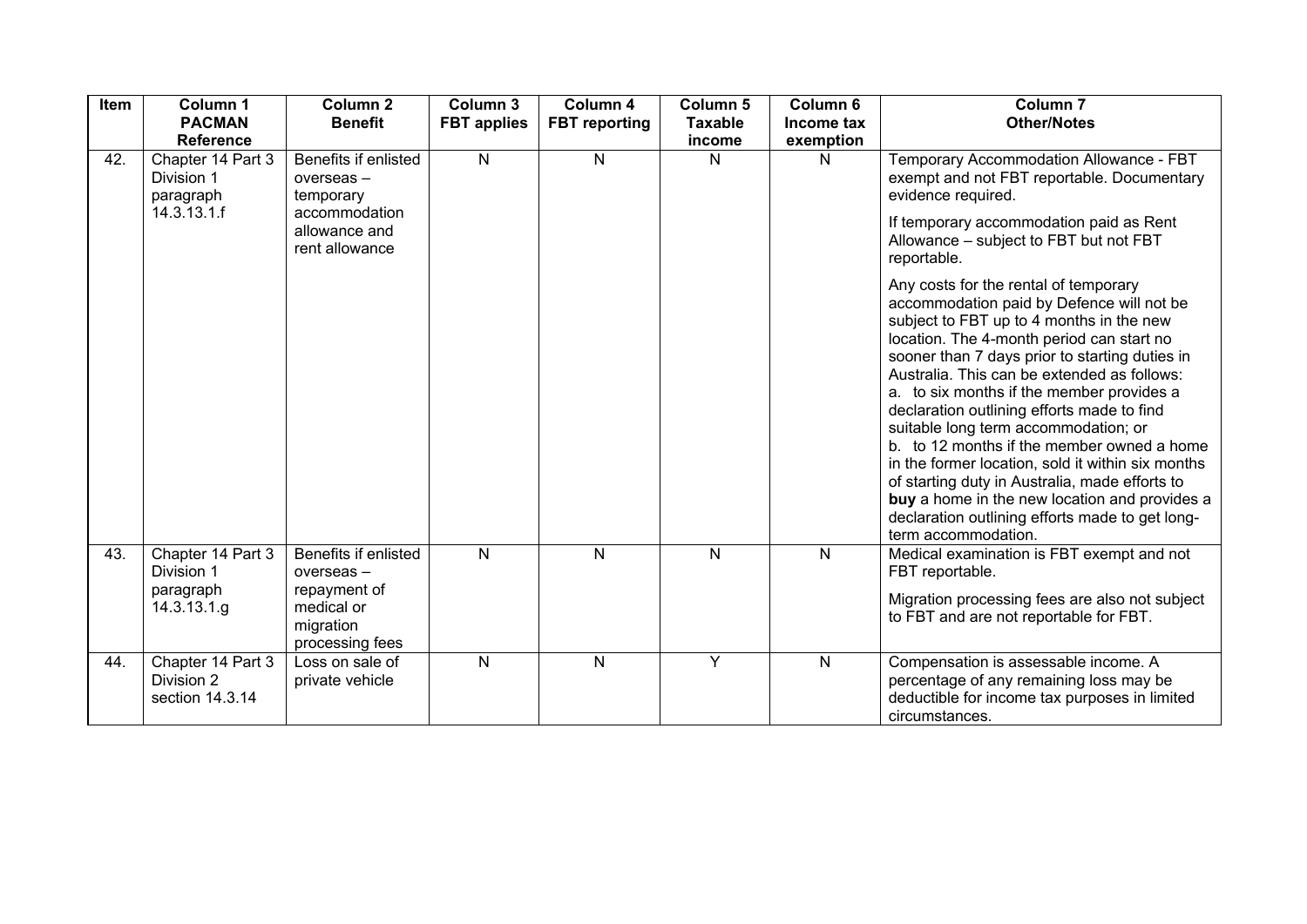| Item | Column 1<br><b>PACMAN</b><br><b>Reference</b>      | Column 2<br><b>Benefit</b>                      | Column 3<br><b>FBT</b> applies | Column 4<br><b>FBT</b> reporting | Column <sub>5</sub><br><b>Taxable</b><br>income | Column <sub>6</sub><br>Income tax<br>exemption | <b>Column 7</b><br><b>Other/Notes</b>                                                                                                                                                                                                                                                                                                                                                                                                                                                                                                                        |
|------|----------------------------------------------------|-------------------------------------------------|--------------------------------|----------------------------------|-------------------------------------------------|------------------------------------------------|--------------------------------------------------------------------------------------------------------------------------------------------------------------------------------------------------------------------------------------------------------------------------------------------------------------------------------------------------------------------------------------------------------------------------------------------------------------------------------------------------------------------------------------------------------------|
| 45.  | Chapter 14 Part 3<br>Division 2<br>section 14.3.15 | Storage rather<br>than sale of<br>vehicle       | N                              | N                                | N                                               | Ν                                              | The fringe benefit is exempt from FBT<br>provided the member's storage of the vehicle<br>is required solely because the member is<br>required to:<br>a. live away from their usual place of residence<br>in order to perform ADF duties;<br>b. return to their usual place of residence at<br>the end of their living away period in order to<br>perform ADF duties or because the member<br>has ceased to perform those duties; or<br>c. change his or her usual place of residence<br>in order to perform ADF duties.<br>Documentary evidence is required. |
| 46.  | Chapter 14 Part 3<br>Division 2<br>section 14.3.16 | Removal of<br>vehicle on return<br>to Australia | N                              | N                                | N                                               | N                                              | As above                                                                                                                                                                                                                                                                                                                                                                                                                                                                                                                                                     |
| 47.  | Chapter 14 Part 3<br>Division 3                    | Transfer<br>allowance                           | $\mathsf{N}$                   | N                                | N                                               | $ADF - Y$<br>$APS - N$                         |                                                                                                                                                                                                                                                                                                                                                                                                                                                                                                                                                              |
| 48.  | Chapter 14 Part 3<br>Division 4<br>section 14.3.19 | Insurance for<br>removal                        | $\mathsf{N}$                   | N                                | N                                               | N                                              |                                                                                                                                                                                                                                                                                                                                                                                                                                                                                                                                                              |
| 49.  | Chapter 14 Part 3<br>Division 5<br>section 14.3.21 | Separate removal<br>of member and<br>dependant  | N                              | N                                | N                                               | N                                              | 12-month time limit applies in order for benefit<br>to be exempt.<br>Benefit should remain not reportable because<br>member was directed to change residence and<br>removal arises from the direction.                                                                                                                                                                                                                                                                                                                                                       |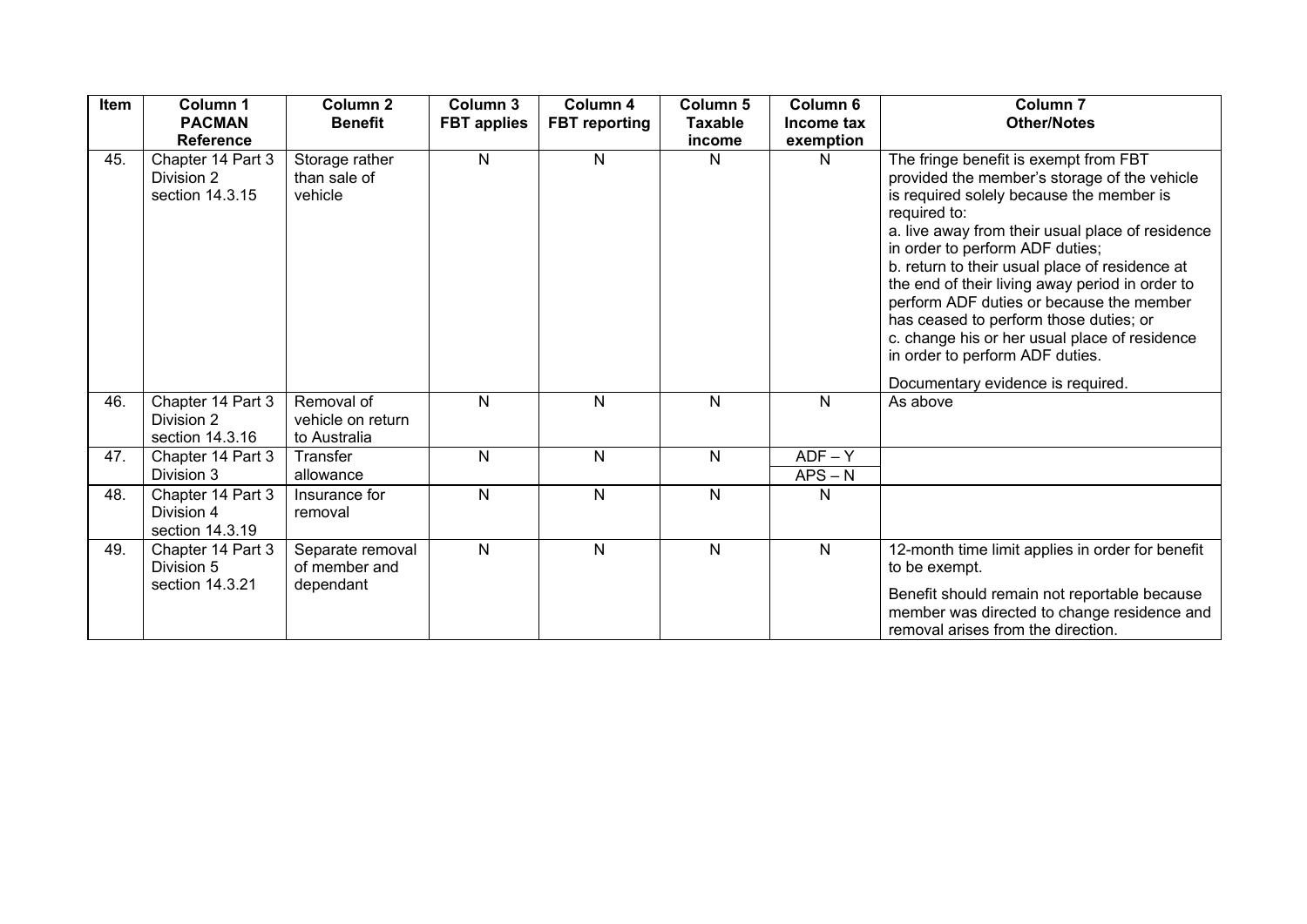| Item | Column 1<br><b>PACMAN</b><br><b>Reference</b>                    | Column <sub>2</sub><br><b>Benefit</b>                                               | Column 3<br><b>FBT</b> applies | Column 4<br><b>FBT</b> reporting | Column 5<br><b>Taxable</b><br>income | Column 6<br>Income tax<br>exemption | Column <sub>7</sub><br><b>Other/Notes</b>                                                                                                                                                                                                                                                                     |
|------|------------------------------------------------------------------|-------------------------------------------------------------------------------------|--------------------------------|----------------------------------|--------------------------------------|-------------------------------------|---------------------------------------------------------------------------------------------------------------------------------------------------------------------------------------------------------------------------------------------------------------------------------------------------------------|
| 50.  | Chapter 14 Part 3<br>Division 5<br>section 14.3.22               | Moving<br>dependants within<br>Australia                                            | $\overline{Y}$                 | $\mathsf{N}$                     | N                                    | N                                   | Dependants must be relocating to take up<br>residence with the member at the member's<br>new location in order for the benefit to be<br>exempt from FBT.                                                                                                                                                      |
|      |                                                                  |                                                                                     |                                |                                  |                                      |                                     | Benefit is not reportable because member is<br>directed to change residence and removal<br>arises from the direction.                                                                                                                                                                                         |
| 51.  | Chapter 14 Part 3<br>Division 6<br>section 14.3.25               | Member marries<br>or has partnership<br>recognised away<br>from posting<br>location | Y                              | Y                                | $\mathsf{N}$                         | $\mathsf{N}$                        | May be exempt if member marries and spouse<br>moves within 12-month time limit of member<br>starting overseas duties.                                                                                                                                                                                         |
| 52.  | Chapter 14 Part 3<br>Division 6<br>section 14.3.27               | Ceasing to be a<br>member with<br>dependants<br>overseas                            | ${\sf N}$                      | $\mathsf{N}$                     | $\mathsf{N}$                         | N                                   | 12-month time limit may apply in respect of<br>member starting new posting in order for<br>benefit to be exempt.                                                                                                                                                                                              |
| 53.  | Chapter 14 Part 4<br>Division 1<br>section 14.4.5                | <b>Travel benefit</b>                                                               | $\mathsf{N}$                   | $\mathsf{N}$                     | $\mathsf{N}$                         | N                                   | Note that if paid as allowance without requiring<br>vouching or a return of unused funds (ie rather<br>than an expense payment), the allowance may<br>constitute assessable income.                                                                                                                           |
| 54.  | Chapter 14 Part 4<br>Division 1<br>section 14.4.9                | Travel by private<br>vehicle                                                        | $\mathsf{N}$                   | N                                | $\mathsf{N}$                         | $\overline{N}$                      | If vehicle used for in connection with relocation<br>for work purposes and vehicle allowance is<br>based on a cents per kilometre basis, the<br>allowance is not subject to FBT providing the<br>Defence vehicle rates are equal to the vehicle<br>rates used to claim deductions for income tax<br>purposes. |
| 55.  | Chapter 14 Part 4<br>Division 2<br>sections 14.4.10<br>& 14.4.11 | Excess baggage<br>and<br>unaccompanied<br>baggage or air<br>freight                 | $\mathsf{N}$                   | N                                | N                                    | $\mathsf{N}$                        |                                                                                                                                                                                                                                                                                                               |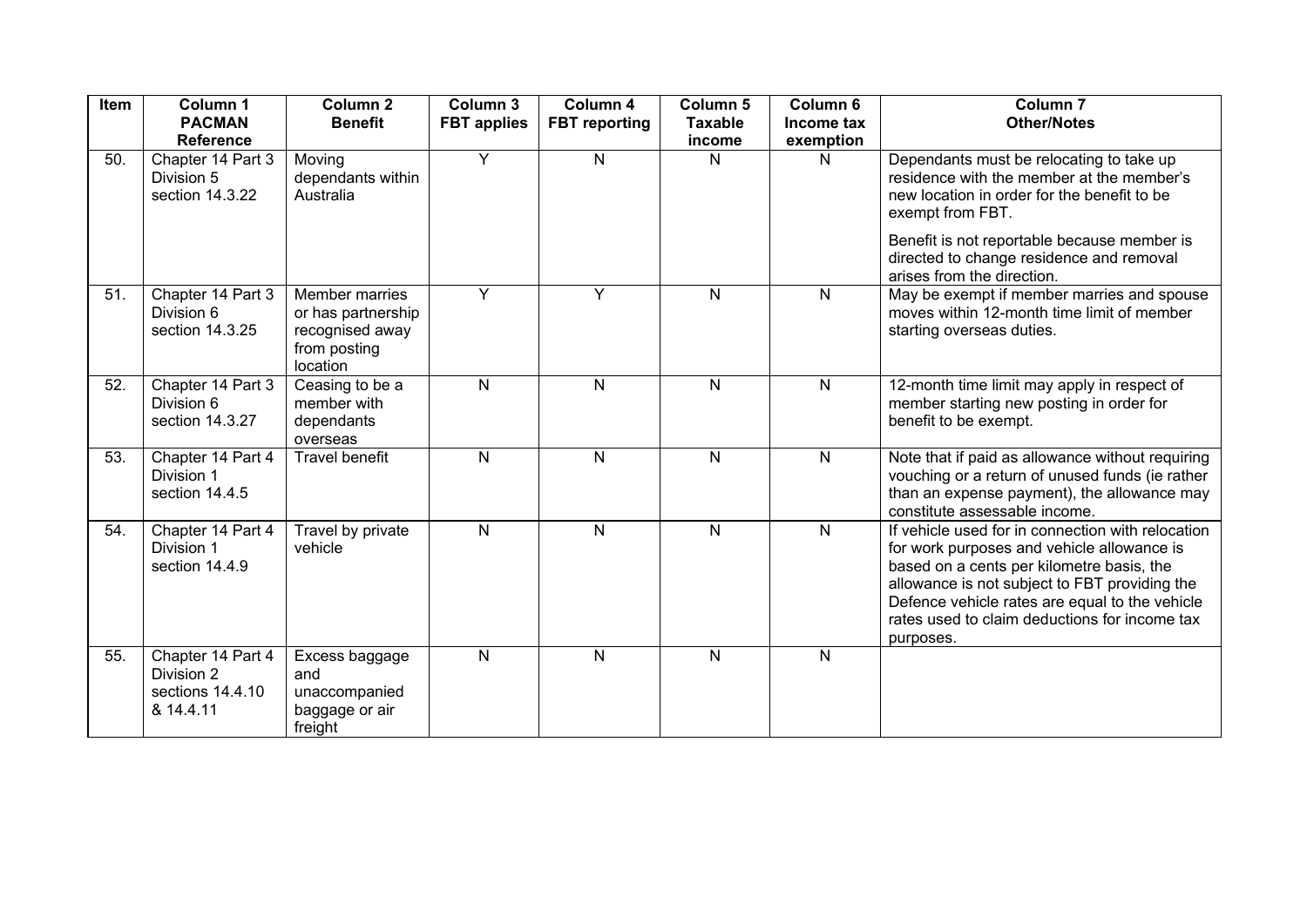| Item | Column 1<br><b>PACMAN</b><br><b>Reference</b>     | Column <sub>2</sub><br><b>Benefit</b>                                 | Column 3<br><b>FBT</b> applies | Column 4<br><b>FBT</b> reporting | Column 5<br><b>Taxable</b><br>income | Column <sub>6</sub><br>Income tax<br>exemption | Column <sub>7</sub><br><b>Other/Notes</b>                                                                                                                                                                                                                  |
|------|---------------------------------------------------|-----------------------------------------------------------------------|--------------------------------|----------------------------------|--------------------------------------|------------------------------------------------|------------------------------------------------------------------------------------------------------------------------------------------------------------------------------------------------------------------------------------------------------------|
| 56.  | Chapter 14 Part 4<br>Division 4                   | Dependant not<br>travelling with the<br>member and<br>baggage charges | $\mathsf{N}$                   | N                                | N                                    | N                                              |                                                                                                                                                                                                                                                            |
| 57.  | Chapter 14 Part 5                                 | Settling in and<br>settling out                                       | Y                              | N                                | N                                    | N                                              | Accommodation FBT exempt. Time limits<br>apply.                                                                                                                                                                                                            |
|      |                                                   |                                                                       |                                |                                  |                                      |                                                | Meals - Value of meals up to AUD 2 for adults<br>and AUD 1 for child are subject to FBT but not<br>reportable.                                                                                                                                             |
|      |                                                   |                                                                       |                                |                                  |                                      |                                                | If paid as an allowance, may constitute<br>assessable income.                                                                                                                                                                                              |
| 58.  | Chapter 14 Part 6<br>Division 1<br>section 14.6.7 | Accommodation<br>and meal costs<br>during evacuation                  | N                              | N                                | $\mathsf{N}$                         | N                                              | Emergency assistance                                                                                                                                                                                                                                       |
| 59.  | Chapter 14 Part 6<br>Division 1<br>section 14.6.8 | Conditions of<br>service during<br>evacuation                         | Y                              | Y                                | N                                    | N                                              | A member's contributions reduce part of any<br>FBT liability arising from providing rent,<br>domestic assistance and utilities benefits.<br>Utilities and domestic assistance are<br>reportable benefits, but rent is not reportable,<br>for FBT purposes. |
|      |                                                   |                                                                       |                                |                                  |                                      |                                                | If the benefit is provided in respect of the<br>member's exempt foreign remuneration, the<br>benefit is exempt from FBT.                                                                                                                                   |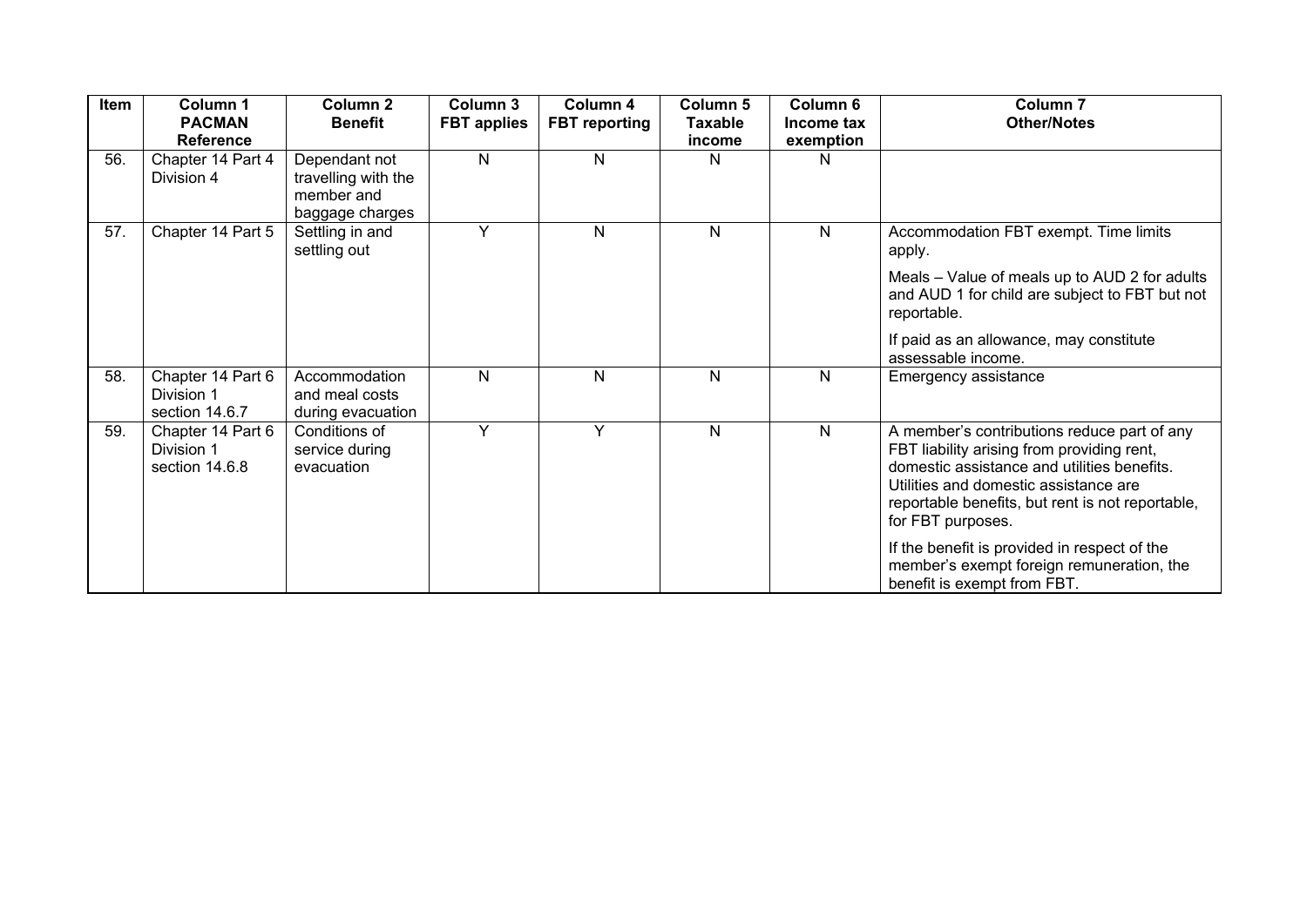| Item | Column 1<br><b>PACMAN</b><br><b>Reference</b>      | Column <sub>2</sub><br><b>Benefit</b>        | Column 3<br><b>FBT</b> applies | Column 4<br><b>FBT reporting</b> | Column 5<br><b>Taxable</b><br>income | Column 6<br>Income tax<br>exemption | Column <sub>7</sub><br><b>Other/Notes</b>                                                                                                          |
|------|----------------------------------------------------|----------------------------------------------|--------------------------------|----------------------------------|--------------------------------------|-------------------------------------|----------------------------------------------------------------------------------------------------------------------------------------------------|
| 60.  | Chapter 14 Part 6<br>Division 1<br>section 14.6.9  | Overseas living<br>allowances                | Y                              | N                                | N                                    | N.                                  | The elements of overseas living allowances<br>that compensate for cost of living differences<br>are exempt from FBT reporting requirements.        |
|      |                                                    |                                              |                                |                                  |                                      |                                     | Elements not reportable:<br>cost of living adjustment.<br>a.<br>post adjustment.<br>b.<br>child allowance.<br>c.<br>d.<br>child reunion allowance. |
|      |                                                    |                                              |                                |                                  |                                      |                                     | Treated as a fringe benefit rather than exempt<br>income.                                                                                          |
| 61.  | Chapter 14 Part 6<br>Division 1<br>section 14.6.10 | Purchase of<br>clothes during<br>evacuation  | N                              | N                                | N                                    | N                                   | Emergency assistance                                                                                                                               |
| 62.  | Chapter 14 Part 6<br>Division 1<br>section 14.6.11 | Storage during<br>evacuation                 | N                              | N                                | N                                    | N                                   | Emergency assistance                                                                                                                               |
| 63.  | Chapter 14 Part 6<br>Division 1<br>section 14.6.12 | <b>Health Assistance</b><br>– evacuation     | N                              | $\mathsf{N}$                     | $\mathsf{N}$                         | $\mathsf{N}$                        | Emergency assistance                                                                                                                               |
| 64.  | Chapter 14 Part 6<br>Division 1<br>section 14.6.13 | Education<br>assistance during<br>evacuation | N                              | $\mathsf{N}$                     | N                                    | N                                   |                                                                                                                                                    |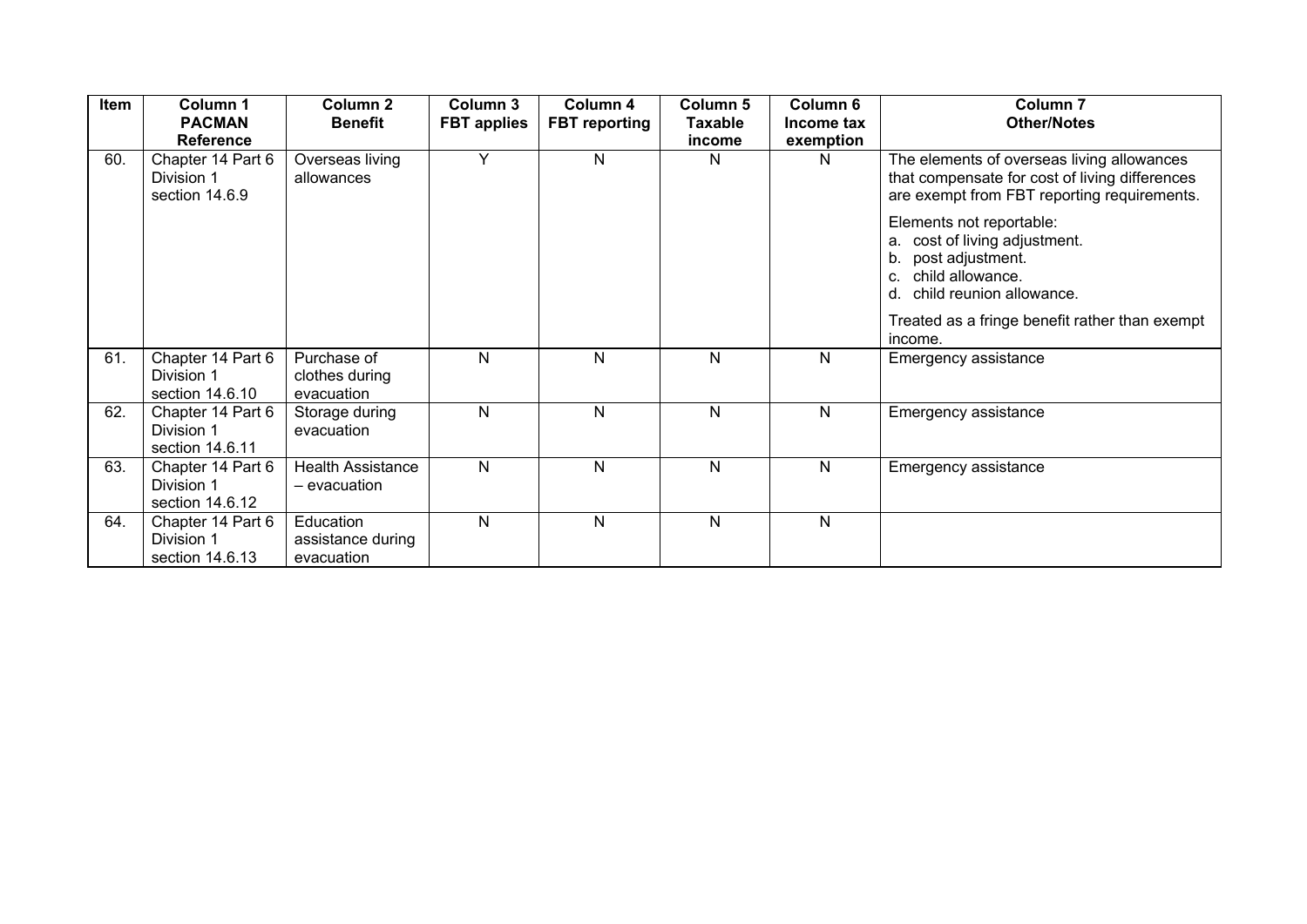| Item | Column 1<br><b>PACMAN</b><br><b>Reference</b>      | Column <sub>2</sub><br><b>Benefit</b>                                                                      | Column 3<br><b>FBT</b> applies | Column 4<br><b>FBT</b> reporting | Column 5<br><b>Taxable</b><br>income | Column 6<br>Income tax<br>exemption | Column <sub>7</sub><br><b>Other/Notes</b>                                                                                                                                                                                                                                                                                                                                                                                                                                                                        |
|------|----------------------------------------------------|------------------------------------------------------------------------------------------------------------|--------------------------------|----------------------------------|--------------------------------------|-------------------------------------|------------------------------------------------------------------------------------------------------------------------------------------------------------------------------------------------------------------------------------------------------------------------------------------------------------------------------------------------------------------------------------------------------------------------------------------------------------------------------------------------------------------|
| 65.  | Chapter 14 Part 6<br>Division 1<br>section 14.6.14 | <b>Reunion visits</b><br>during evacuation                                                                 | Y                              | Y                                | N                                    | N                                   | May be eligible for a reduction in taxable value<br>for FBT purposes as overseas employment<br>holiday transport (section 61A). In this case,<br>the annual aggregate taxable value of such<br>benefits is reduced by 50%, subject to a ceiling<br>equal to 50% of the cost of one economy air<br>trip to the member's usual place of residence.<br>The ceiling does not apply if the travel is to the<br>member's home country. If this concession is<br>used, declaration or documentary evidence<br>required. |
| 66.  | Chapter 14 Part 6<br>Division 1<br>section 14.6.15 | Loss or damage<br>to possessions<br>because of<br>evacuation                                               | N                              | N                                | N                                    | N                                   | Alternatively, in some cases, the amount<br>received by the member may be relevant for<br>capital gains tax purposes if the relevant item<br>was acquired for more than \$10,000 or is a<br>collectable.                                                                                                                                                                                                                                                                                                         |
| 67.  | Chapter 14 Part 6<br>Division 2                    | Losses if<br>Commonwealth<br>withdraws from<br>posting                                                     |                                |                                  |                                      |                                     | No FBT consequences or income tax<br>consequences if amount received while on<br>warlike deployment.<br>Income tax applies if amount received in non-<br>warlike, peacetime and posting circumstances.                                                                                                                                                                                                                                                                                                           |
| 68.  | Chapter 14 Part 6<br>Division 3                    | Loss or damage<br>to possessions<br>overseas caused<br>by war, civil<br>disorder, natural<br>disaster etc. |                                |                                  |                                      |                                     | May be exempt if received while section 23AD<br>certificate in place.<br>Compensation is assessable income.<br>Alternatively, in some cases, the amount<br>received by the member may be relevant for<br>capital gains tax purposes if the relevant item<br>was acquired for more than \$10,000 or is a<br>collectable.                                                                                                                                                                                          |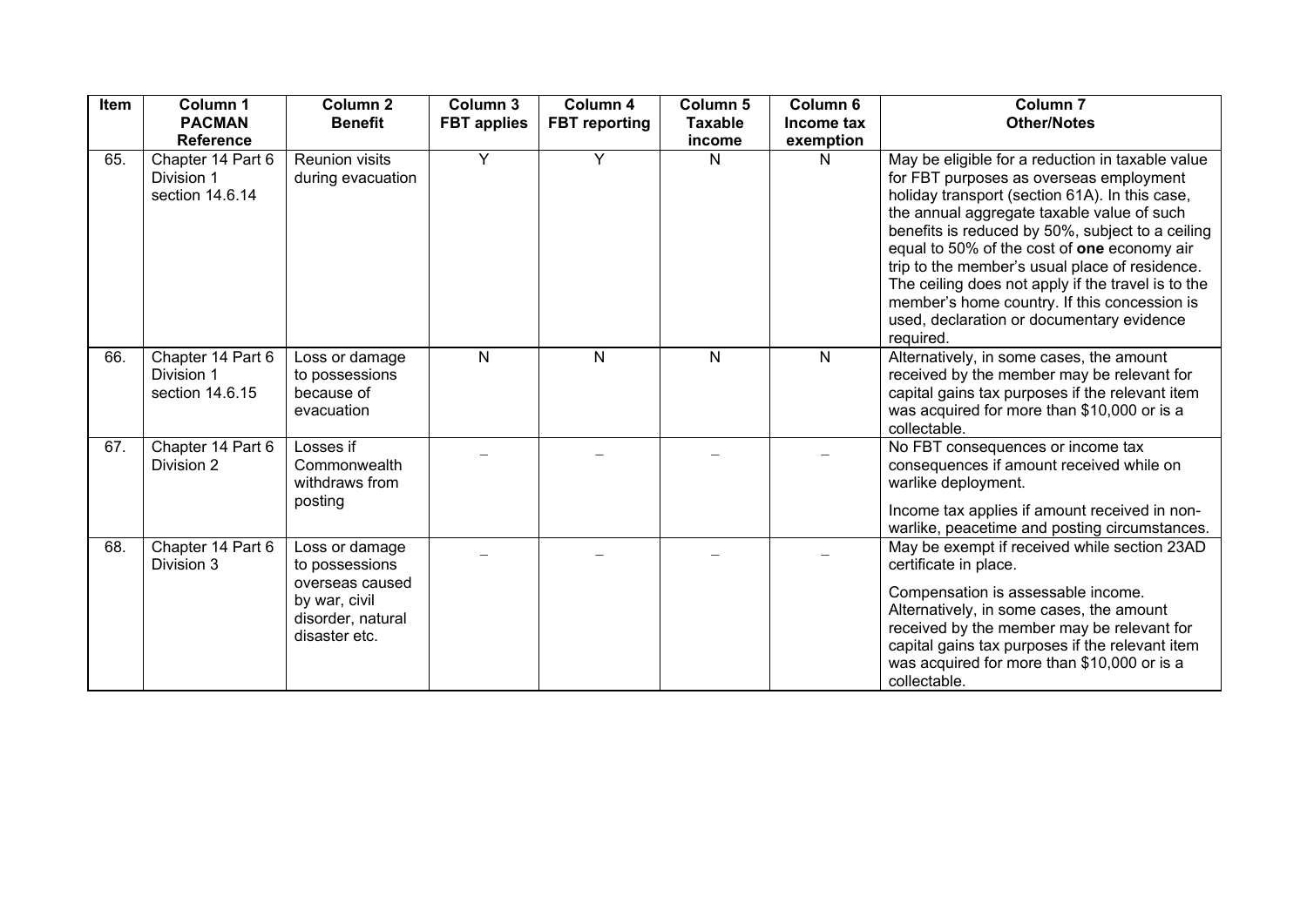| Item | Column 1<br><b>PACMAN</b><br><b>Reference</b>      | Column <sub>2</sub><br><b>Benefit</b>                                     | Column 3<br><b>FBT</b> applies | Column 4<br><b>FBT</b> reporting | <b>Column 5</b><br>Taxable<br>income | Column <sub>6</sub><br>Income tax<br>exemption | Column <sub>7</sub><br><b>Other/Notes</b>                                                                                                               |
|------|----------------------------------------------------|---------------------------------------------------------------------------|--------------------------------|----------------------------------|--------------------------------------|------------------------------------------------|---------------------------------------------------------------------------------------------------------------------------------------------------------|
|      | Chapter 15                                         | Living and working on long-term posting overseas                          |                                |                                  |                                      |                                                |                                                                                                                                                         |
| 69.  | Chapter 15 Part 2                                  | Overseas living<br>allowances                                             | Υ                              | N                                | $\mathsf{N}$                         | $\mathsf{N}$                                   | Treated as a fringe benefit rather than exempt<br>income. Accommodation is FBT exempt.                                                                  |
|      |                                                    |                                                                           |                                |                                  |                                      |                                                | Member needs to provide a living-away-from-<br>home (LAFHA) declaration.                                                                                |
|      |                                                    |                                                                           |                                |                                  |                                      |                                                | Following not FBT reportable:<br>cost of living adjustment.<br>а.<br>post adjustment.<br>b.<br>child allowance.<br>C.<br>child reunion allowance.<br>d. |
| 70.  | Chapter 15 Part 2<br>Division 2                    | Cost of living<br>adjustment                                              | Y                              | $\mathsf{N}$                     | N                                    | $\mathsf{N}$                                   |                                                                                                                                                         |
| 71.  | Chapter 15 Part 2<br>Division 3                    | Post adjustment                                                           | Y                              | $\mathsf{N}$                     | N                                    | $\mathsf{N}$                                   |                                                                                                                                                         |
| 72.  | Chapter 15 Part 2<br>Division 4                    | Child allowance                                                           | Y                              | N                                | N                                    | N                                              |                                                                                                                                                         |
| 73.  | Chapter 15 Part 2<br>Division 4<br>section 15.2.22 | Allowance if<br>family assistance<br>benefit (social<br>security) lowered | Y                              | $\mathsf{N}$                     | $\mathsf{N}$                         | $\mathsf{N}$                                   | Can be considered part of child supplement in<br>overseas living allowance therefore not<br>reportable.                                                 |
| 74.  | Chapter 15 Part 2<br>Division 5                    | Child reunion<br>allowance                                                | Y                              | $\mathsf{N}$                     | $\mathsf{N}$                         | $\mathsf{N}$                                   |                                                                                                                                                         |
| 75.  | Chapter 15 Part 2<br>Division 6<br>section 15.2.32 | Continuing and<br>unavoidable costs<br>during absence                     | Y                              | Y                                | $\mathsf{N}$                         | N                                              | Domestic assistance, gardening assistance<br>and telephone rental are subject to FBT and<br>reportable.                                                 |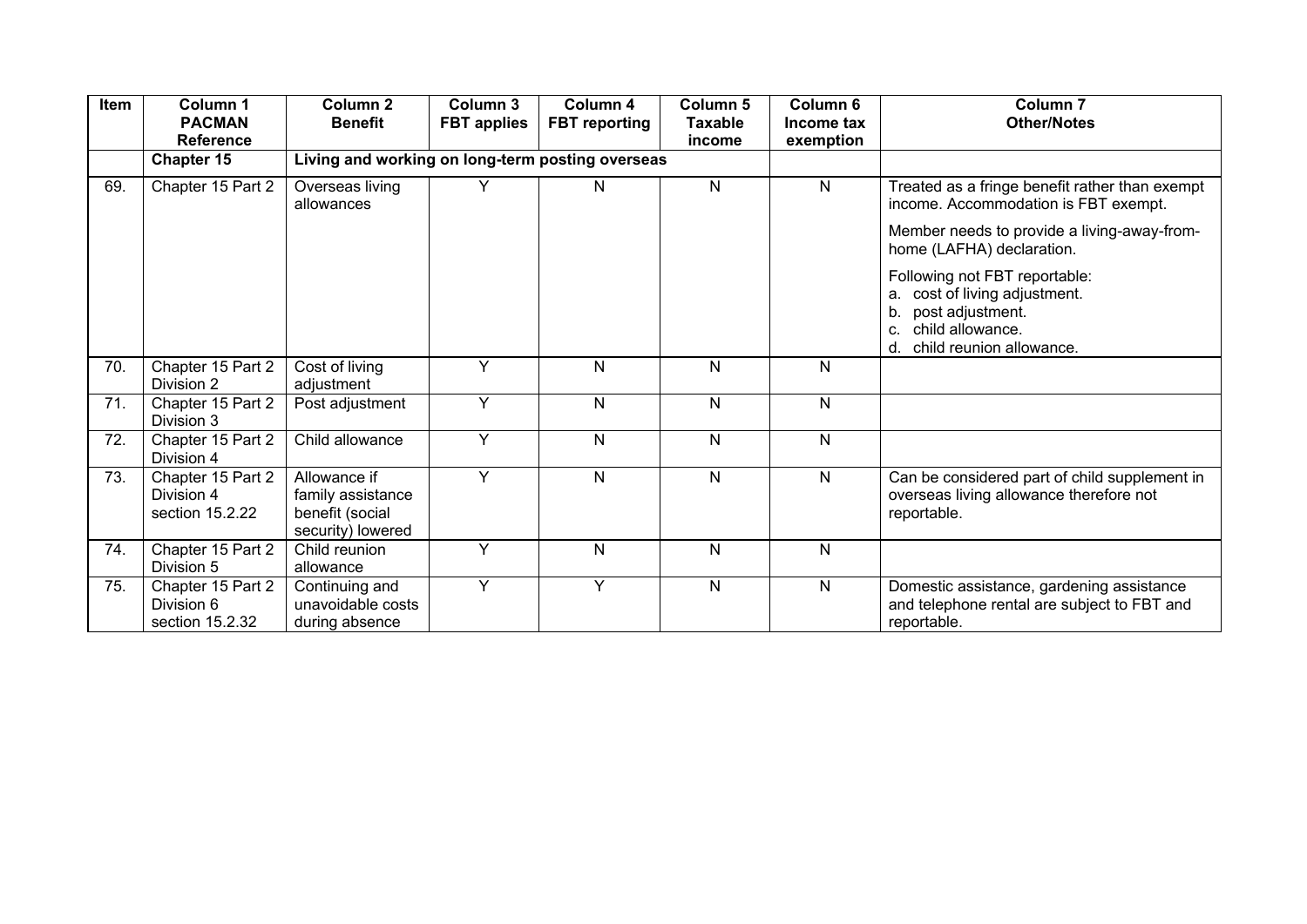| Item | Column 1<br><b>PACMAN</b><br><b>Reference</b>      | Column <sub>2</sub><br><b>Benefit</b>       | Column 3<br><b>FBT</b> applies | Column 4<br><b>FBT</b> reporting | Column 5<br><b>Taxable</b><br>income | Column 6<br>Income tax<br>exemption | Column <sub>7</sub><br><b>Other/Notes</b>                                                                                                                                                                                                                                                                                                     |
|------|----------------------------------------------------|---------------------------------------------|--------------------------------|----------------------------------|--------------------------------------|-------------------------------------|-----------------------------------------------------------------------------------------------------------------------------------------------------------------------------------------------------------------------------------------------------------------------------------------------------------------------------------------------|
| 76.  | Chapter 15 Part 2<br>Division 7<br>section 15.2.37 | Meal allowances<br>- additional duty        | $\mathsf{N}$                   | N                                | Y                                    | $\mathsf{N}$                        | If the meal allowance in connection with<br>additional duty is provided under an industrial<br>agreement, and the allowance is within ATO<br>reasonable rates, the allowance is not shown<br>on member's Payment Summary and is not<br>assessable income provided member is<br>reasonably expected to incur meal costs equal<br>to allowance. |
|      |                                                    |                                             |                                |                                  |                                      |                                     | Otherwise, the meal allowance is assessable<br>income for the member and the member is not<br>entitled to a tax deduction for meals purchased<br>in connection with additional duty.                                                                                                                                                          |
| 77.  | Chapter 15 Part 2<br>Division 7<br>section 15.2.38 | Meal costs in<br>temporary<br>accommodation | Y                              | Y                                | $\mathsf{N}$                         | $\mathsf{N}$                        | Meal benefits may be subject to FBT at the<br>rate of AUD 42 per week for an adult and<br>AUD 21 per week for a child under 12,<br>depending on how the exempt food component<br>of the Living Away From Home Allowance is<br>calculated                                                                                                      |
|      |                                                    |                                             |                                |                                  |                                      |                                     | Member must provide a living-away-from-<br>home (LAFHA) declaration.                                                                                                                                                                                                                                                                          |
|      |                                                    |                                             |                                |                                  |                                      |                                     | If the costs are in connection with relocation,<br>may be exempt from FBT (and income tax),<br>subject to time limits. If member is travelling on<br>duty, costs are also exempt from FBT (and<br>income tax).                                                                                                                                |
| 78.  | Chapter 15 Part 2<br>Division 7<br>section 15.2.39 | Air freight of<br>foodstuffs -<br>Vietnam   | Y                              | Y                                | N                                    | $\mathsf{N}$                        |                                                                                                                                                                                                                                                                                                                                               |
| 79.  | Chapter 15 Part 2<br>Division 7<br>section 15.2.40 | Special garment<br>allowance                | Y                              | Y                                | N                                    | $\mathsf{N}$                        | Benefit will be subject to FBT if garments<br>provided by Defence rather than paid as an<br>allowance.                                                                                                                                                                                                                                        |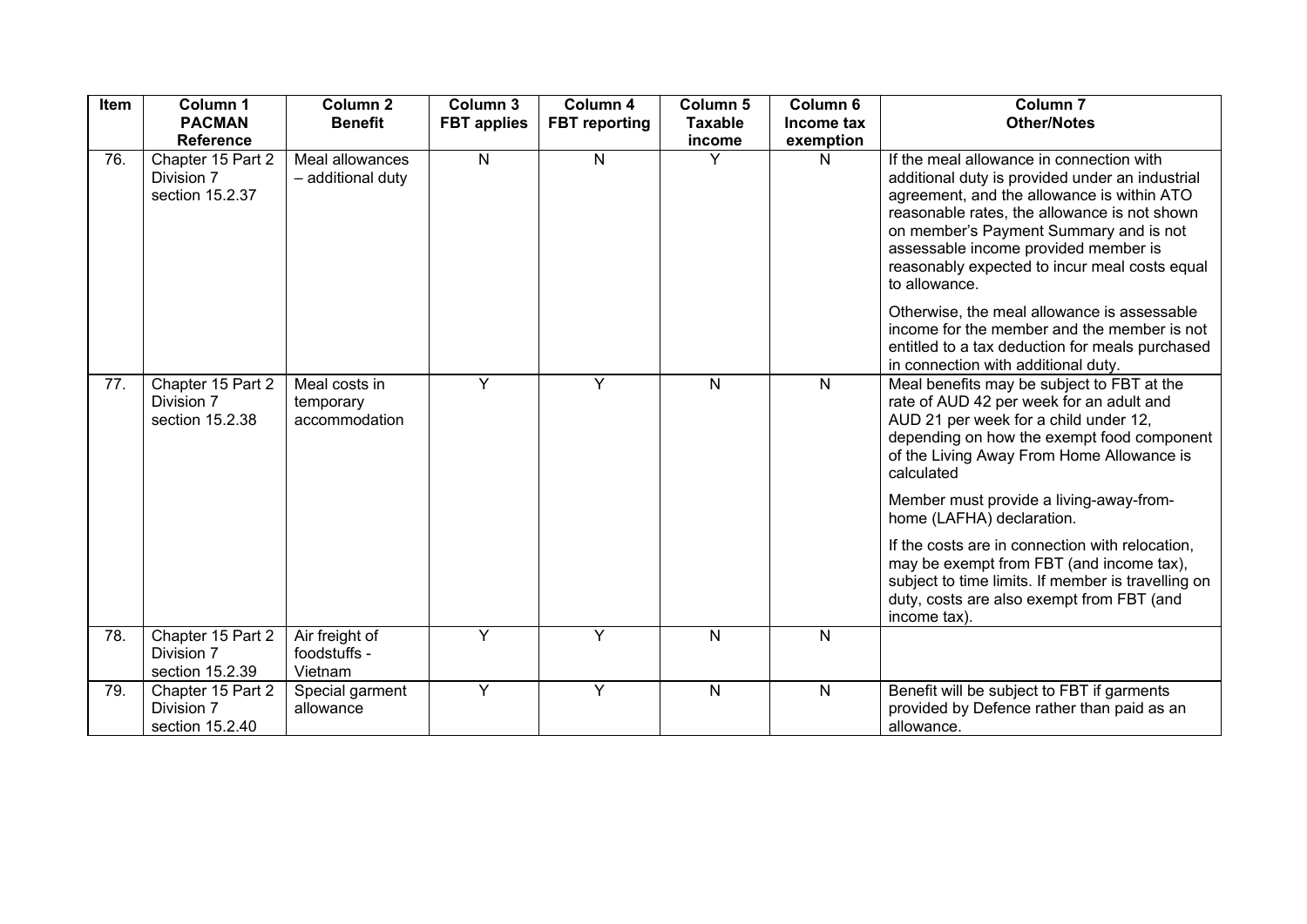| Item | Column 1<br><b>PACMAN</b><br><b>Reference</b>      | <b>Column 2</b><br><b>Benefit</b>                                                      | Column 3<br><b>FBT</b> applies | Column 4<br><b>FBT</b> reporting | Column 5<br><b>Taxable</b><br>income | Column 6<br>Income tax<br>exemption | <b>Column 7</b><br><b>Other/Notes</b>                                                                                                                                                                                                                                                                                                                                                                                                                                                                                                                                                      |
|------|----------------------------------------------------|----------------------------------------------------------------------------------------|--------------------------------|----------------------------------|--------------------------------------|-------------------------------------|--------------------------------------------------------------------------------------------------------------------------------------------------------------------------------------------------------------------------------------------------------------------------------------------------------------------------------------------------------------------------------------------------------------------------------------------------------------------------------------------------------------------------------------------------------------------------------------------|
| 80.  | Chapter 15 Part 3<br>Division 1                    | Travel for short<br>term-duty while<br>on long-term<br>posting                         | N                              | $\mathsf{N}$                     | N                                    | N                                   |                                                                                                                                                                                                                                                                                                                                                                                                                                                                                                                                                                                            |
| 81.  | Chapter 15 Part 3<br>Division 2                    | <b>Excess</b><br>commuting costs                                                       | Y                              | Y                                | $\mathsf{N}$                         | $\mathsf{N}$                        | This constitutes travel for private purposes                                                                                                                                                                                                                                                                                                                                                                                                                                                                                                                                               |
| 82.  | Chapter 15 Part 3<br>Division 3<br>section 15.3.14 | Overseas reunion<br>travel - amount of<br>reimbursements                               | Y                              | Y                                | N                                    | $\mathsf{N}$                        | May be eligible for a reduction in taxable value<br>for FBT purposes as overseas employment<br>holiday transport (section 61A). In this case,<br>the annual aggregate taxable value of such<br>benefits is reduced by 50%, subject to a ceiling<br>equal to 50% of the cost of one economy air<br>trip to the member's usual place of residence.<br>The ceiling does not apply if the travel is to the<br>member's home country. If this concession is<br>used, declaration or documentary evidence<br>required.<br>Benefit not reportable if child is in a critical<br>year of schooling. |
| 83.  | Chapter 15 Part 3<br>Division 3<br>section 15.3.16 | Member, spouse<br>or partner visits<br>dependant<br>('reverse<br>overseas<br>reunion') | Y                              | Y                                | N                                    | $\mathsf{N}$                        | May be eligible for a reduction in taxable value<br>for FBT purposes as overseas employment<br>holiday transport (section 61A). In this case,<br>the annual aggregate taxable value of such<br>benefits is reduced by 50%, subject to a ceiling<br>equal to 50% of the cost of one economy air<br>trip to the member's usual place of residence.<br>The ceiling does not apply if the travel is to the<br>member's home country. If this concession is<br>used, declaration or documentary evidence<br>required.                                                                           |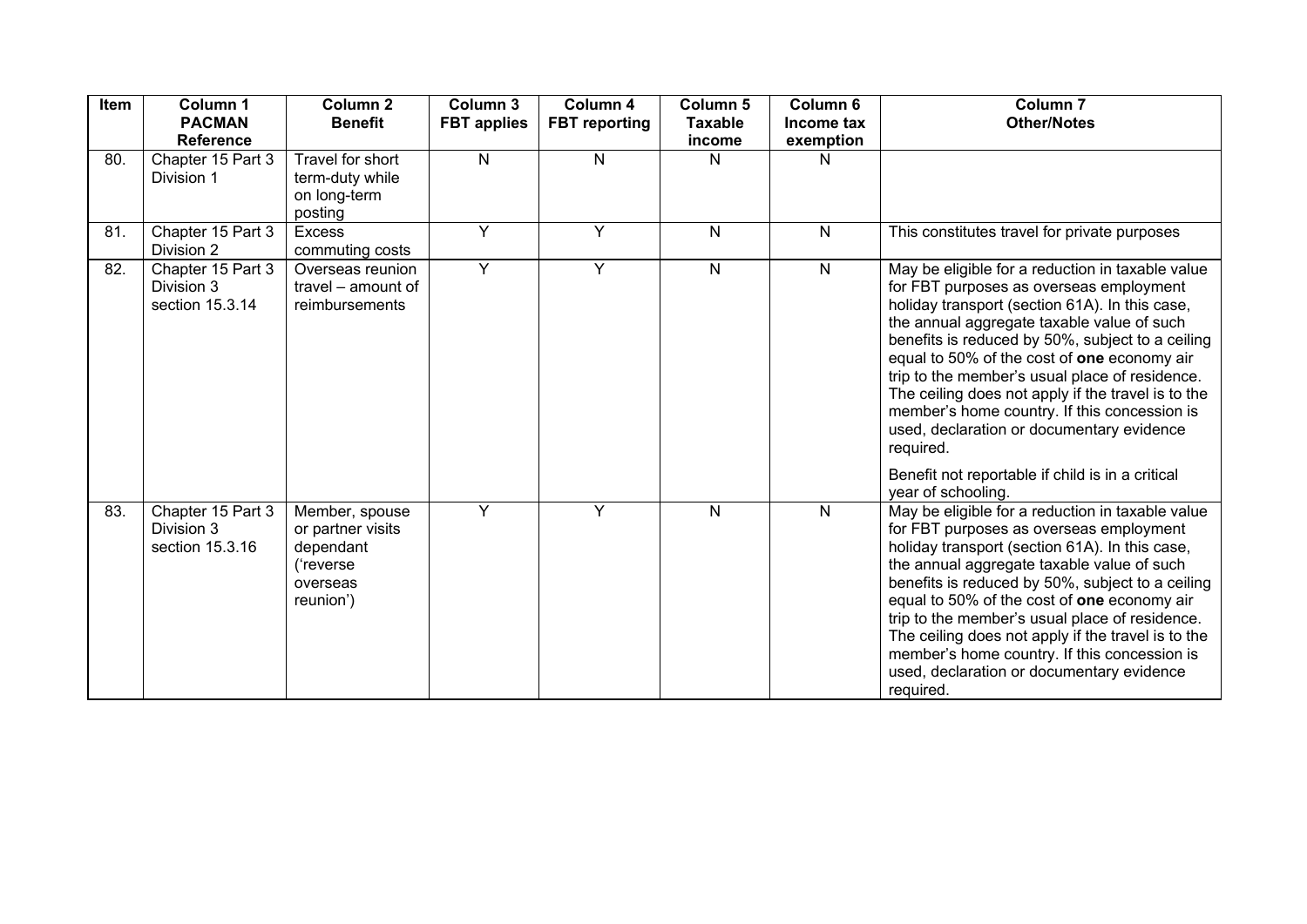| Item | Column 1<br><b>PACMAN</b><br><b>Reference</b>      | Column <sub>2</sub><br><b>Benefit</b>                        | Column 3<br><b>FBT</b> applies | Column 4<br><b>FBT</b> reporting | Column <sub>5</sub><br><b>Taxable</b><br>income | Column <sub>6</sub><br>Income tax<br>exemption | Column <sub>7</sub><br><b>Other/Notes</b>                                                                                                                                                                                                                                                                                                                                                                                                                                                                        |
|------|----------------------------------------------------|--------------------------------------------------------------|--------------------------------|----------------------------------|-------------------------------------------------|------------------------------------------------|------------------------------------------------------------------------------------------------------------------------------------------------------------------------------------------------------------------------------------------------------------------------------------------------------------------------------------------------------------------------------------------------------------------------------------------------------------------------------------------------------------------|
| 84.  | Chapter 15 Part 3<br>Division 3<br>section 15.3.17 | Reverse<br>dependant<br>reunion travel to a<br>non-dependant | Y                              | Y                                | N                                               | N                                              | May be eligible for a reduction in taxable value<br>for FBT purposes as overseas employment<br>holiday transport (section 61A). In this case,<br>the annual aggregate taxable value of such<br>benefits is reduced by 50%, subject to a ceiling<br>equal to 50% of the cost of one economy air<br>trip to the member's usual place of residence.<br>The ceiling does not apply if the travel is to the<br>member's home country. If this concession is<br>used, declaration or documentary evidence<br>required. |
| 85.  | Chapter 15 Part 3<br>Division 4<br>section 15.3.21 | Vehicle Allowance                                            | $\mathsf{N}$                   | $\mathsf{N}$                     | Y                                               | $\mathsf{N}$                                   | Included in member's assessable income but<br>member claims tax deductions for the motor<br>vehicle travel. Note that tax deductions for<br>motor vehicle expenses are limited in certain<br>circumstances and may require documentary<br>evidence.                                                                                                                                                                                                                                                              |
| 86.  | Chapter 15 Part 3<br>Division 4<br>section 15.3.22 | Personal property<br>tax on vehicle -<br><b>USA</b>          | Y                              | Y                                | N                                               | N                                              |                                                                                                                                                                                                                                                                                                                                                                                                                                                                                                                  |
| 87.  | Chapter 15 Part 3<br>Division 5                    | Vehicle<br>contribution                                      | Y                              | Y                                | $\mathsf{N}$                                    | $\mathsf{N}$                                   | A member receives a car fringe benefit when<br>Defence permits them to use a car for private<br>purposes, whether for a short-term or<br>continuously. The member's contribution may<br>be insufficient to reduce the taxable value of<br>the car benefit to nil.                                                                                                                                                                                                                                                |
| 88.  | Chapter 15 Part 3<br>Division 6                    | Travel for<br>compassionate<br>reasons                       | N                              | $\mathsf{N}$                     | $\mathsf{N}$                                    | $\mathsf{N}$                                   | Compassionate travel is an exempt benefit,<br>provided the member at the relevant time is<br>living away from home in the course of<br>performing their duties or travelling for work.                                                                                                                                                                                                                                                                                                                           |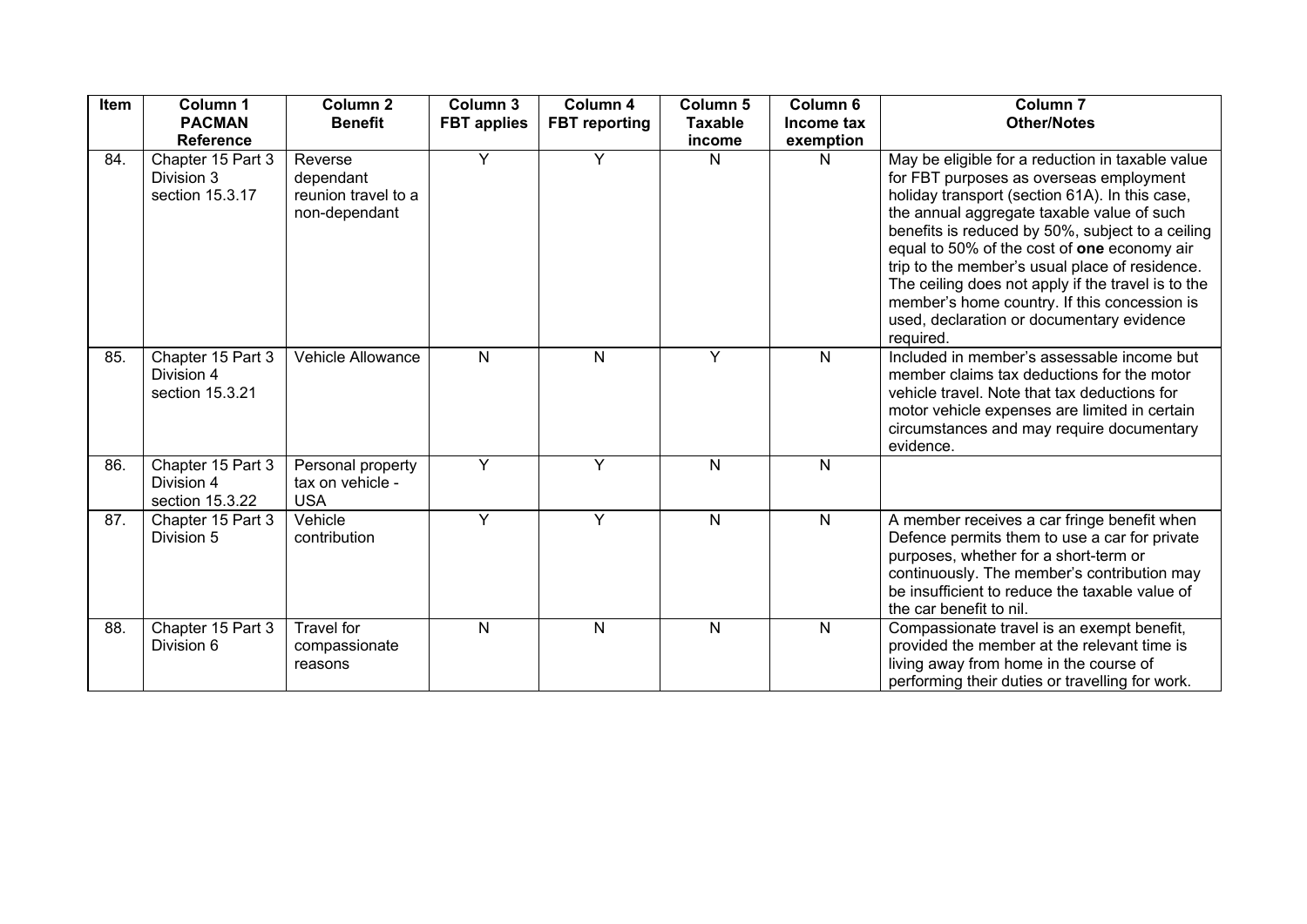| Item | Column 1                                                               | Column <sub>2</sub>                                                           | Column 3           | Column 4             | Column <sub>5</sub> | Column 6       | Column <sub>7</sub>                                                                                                                                                                                                                                                                                                                                             |
|------|------------------------------------------------------------------------|-------------------------------------------------------------------------------|--------------------|----------------------|---------------------|----------------|-----------------------------------------------------------------------------------------------------------------------------------------------------------------------------------------------------------------------------------------------------------------------------------------------------------------------------------------------------------------|
|      | <b>PACMAN</b>                                                          | <b>Benefit</b>                                                                | <b>FBT</b> applies | <b>FBT</b> reporting | <b>Taxable</b>      | Income tax     | <b>Other/Notes</b>                                                                                                                                                                                                                                                                                                                                              |
| 89.  | <b>Reference</b><br>Chapter 15 Part 3<br>Division 7<br>section 15.3.38 | Additional travel<br>when posting<br>extended                                 | Y                  | Y                    | income<br>N         | exemption<br>N | May be eligible for a reduction in taxable value<br>for FBT purposes as overseas employment<br>holiday transport (section 61A). In this case,                                                                                                                                                                                                                   |
|      |                                                                        |                                                                               |                    |                      |                     |                | the annual aggregate taxable value of such<br>benefits is reduced by 50%, subject to a ceiling<br>equal to 50% of the cost of one economy air<br>trip to the member's usual place of residence.<br>The ceiling does not apply if the travel is to the<br>member's home country. If this concession is<br>used, declaration or documentary evidence<br>required. |
| 90.  | Chapter 15 Part 3<br>Division 7<br>section 15.3.39                     | Dependants'<br>travel costs on<br>posting extension                           | N                  | $\mathsf{N}$         | $\mathsf{N}$        | $\mathsf{N}$   | A dependant travelling to take up residence<br>with a member on a long-term posting<br>overseas is an exempt benefit provided the<br>requirements for relocation transport are<br>satisfied.                                                                                                                                                                    |
| 91.  | Chapter 15 Part 4<br>Division 1<br>section 15.4.6                      | Housing                                                                       | N                  | $\mathsf{N}$         | N                   | $\mathsf{N}$   | Housing provided to members who are living<br>away from home constitutes an exempt benefit<br>and is not subject to FBT.                                                                                                                                                                                                                                        |
| 92.  | Chapter 15 Part 4<br>Division 1<br>section 15.4.8                      | Costs incurred<br>under terms of<br>occupancy                                 | $\mathsf{N}$       | N                    | $\mathsf{N}$        | N              | If the payment is part of rent<br>allowance/housing benefit - see item 91.<br>Otherwise, expense payment benefit arises.                                                                                                                                                                                                                                        |
| 93.  | Chapter 15 Part 4<br>Division 2                                        | <b>Utilities</b>                                                              | Y                  | $\overline{Y}$       | N                   | $\mathsf{N}$   |                                                                                                                                                                                                                                                                                                                                                                 |
| 94.  | Chapter 15 Part 4<br>Division 4<br>section 15.4.18                     | Rent and utilities<br>contribution                                            | ${\sf N}$          | $\overline{N}$       | N                   | ${\sf N}$      | Member's contribution reduces the taxable<br>value for FBT purposes and RFBA where<br>applicable (utilities).                                                                                                                                                                                                                                                   |
| 95.  | Chapter 15 Part 4<br>Division 4<br>section 15.4.20                     | <b>Rent and utilities</b><br>$contribution -$<br>member living in<br>overseas | N                  | N                    | N                   | $\mathsf{N}$   |                                                                                                                                                                                                                                                                                                                                                                 |
| 96.  | Chapter 15 Part 4<br>Division 6<br>section 15.4.27                     | Household help                                                                | Y                  | Y                    | N                   | N              |                                                                                                                                                                                                                                                                                                                                                                 |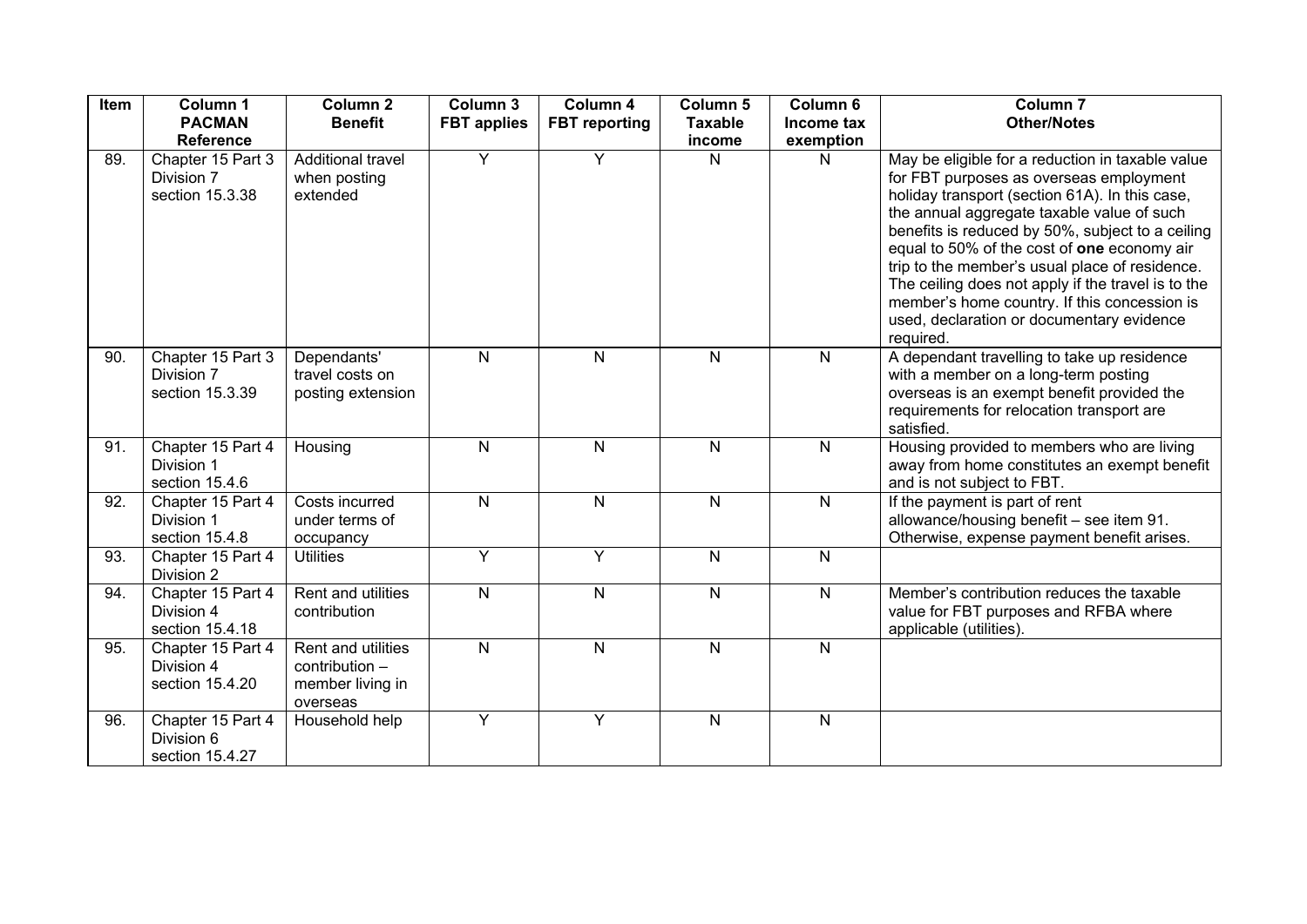| Item | Column 1<br><b>PACMAN</b><br><b>Reference</b>                    | Column <sub>2</sub><br><b>Benefit</b>                                   | Column 3<br><b>FBT</b> applies | Column 4<br><b>FBT</b> reporting | Column 5<br><b>Taxable</b><br>income | Column 6<br>Income tax<br>exemption | Column <sub>7</sub><br><b>Other/Notes</b>                                                                        |
|------|------------------------------------------------------------------|-------------------------------------------------------------------------|--------------------------------|----------------------------------|--------------------------------------|-------------------------------------|------------------------------------------------------------------------------------------------------------------|
| 97.  | Chapter 15 Part 4<br>Division 6<br>section 15.4.28               | Snow clearing                                                           | Y                              | Y                                | N                                    | N                                   |                                                                                                                  |
| 98.  | Chapter 15 Part 5<br>Division 2<br>section 15.5.7                | Medical costs -<br>members'<br>dependants                               | Y                              | $\mathsf{N}$                     | $\mathsf{N}$                         | N                                   | Not subject to FBT if provided at an in-house<br>medical facility                                                |
| 99.  | Chapter 15 Part 5<br>Division 2<br>section 15.5.8                | Hospital costs                                                          | Y                              | $\mathsf{N}$                     | N.                                   | $\mathsf{N}$                        | Not subject to FBT if provided at an in-house<br>medical facility                                                |
| 100. | Chapter 15 Part 5<br>Division 2<br>section 15.5.9                | Pharmaceutical<br>costs                                                 | Y                              | ${\sf N}$                        | $\mathsf{N}$                         | N                                   | Unless provided by worksite medical facility.<br>Not reportable because benefits are not<br>covered by Medicare. |
| 101. | Chapter 15 Part 5<br>Division 2<br>section 15.5.11               | Ancillary services                                                      | Y                              | N                                | N                                    | $\mathsf{N}$                        | Not reportable because benefits are not<br>covered by Medicare.                                                  |
| 102. | Chapter 15 Part 5<br>Division 2<br>section 15.5.12               | Dental costs for<br>young children                                      | Y                              | ${\sf N}$                        | $\mathsf{N}$                         | N                                   | Not reportable because benefits are not<br>covered by Medicare.                                                  |
| 103. | Chapter 15 Part 5<br>Division 2<br>section 15.5.13               | Ambulance costs                                                         | Y                              | $\mathsf{N}$                     | $\mathsf{N}$                         | N                                   | Not reportable because benefits are not<br>covered by Medicare.                                                  |
| 104. | Chapter 15 Part 5<br>Division 2<br>section 15.5.14               | Routine medical<br>checks                                               | Y                              | N                                | $\mathsf{N}$                         | N                                   |                                                                                                                  |
| 105. | Chapter 15 Part 5<br>Division 3<br>section 15.5.16               | Travel to another<br>location for health<br>care                        | $\overline{N}$                 | $\mathsf{N}$                     | $\mathsf{N}$                         | N                                   | Obtaining medical treatment must be sole<br>purpose of travel                                                    |
| 106. | Chapter 15 Part 5<br>Division 3<br>sections 15.5.17<br>& 15.5.18 | Provision of<br>escort, travel for<br>child to<br>accompany a<br>parent | ${\sf N}$                      | ${\sf N}$                        | $\mathsf{N}$                         | ${\sf N}$                           | Obtaining medical treatment must be sole<br>purpose of travel, child must be less than<br>18 years of age.       |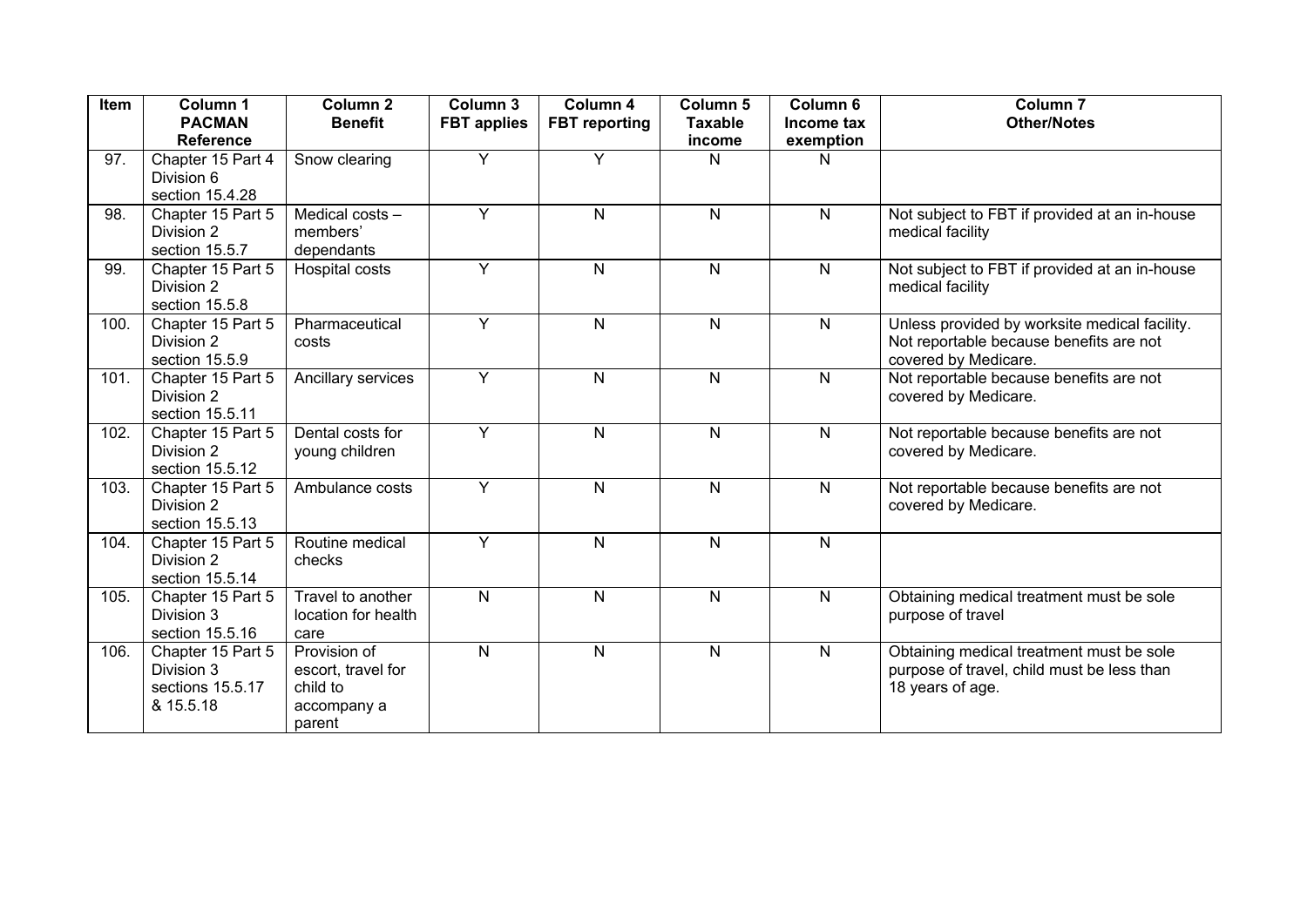| Item | Column 1<br><b>PACMAN</b><br><b>Reference</b>      | Column <sub>2</sub><br><b>Benefit</b>                                     | Column 3<br><b>FBT</b> applies | Column 4<br><b>FBT</b> reporting | Column <sub>5</sub><br><b>Taxable</b><br>income | Column <sub>6</sub><br>Income tax<br>exemption | <b>Column 7</b><br><b>Other/Notes</b>                                                                                                                                    |
|------|----------------------------------------------------|---------------------------------------------------------------------------|--------------------------------|----------------------------------|-------------------------------------------------|------------------------------------------------|--------------------------------------------------------------------------------------------------------------------------------------------------------------------------|
| 107. | Chapter 15 Part 5<br>Division 3<br>section 15.5.20 | Living costs at<br>another location<br>during treatment                   | $\mathsf{N}$                   | N                                | N                                               | N.                                             | Obtaining medical treatment must be sole<br>purpose of travel                                                                                                            |
| 108. | Chapter 15 Part 6<br>Division 2<br>section 15.6.10 | Education<br>assistance for<br>children at posting<br>location, Benefit - | $\mathsf{N}$                   | $\mathsf{N}$                     | $\mathsf{N}$                                    | N.                                             | Taxable value reduced to extent attributable to<br>the education of the child during the member's<br>overseas posting period. Documentary<br>evidence required.          |
|      |                                                    | general                                                                   |                                |                                  |                                                 |                                                | Not FBT reportable if taxable value is nil or<br>reimbursement is because the member's child<br>is enrolled in a different school because of the<br>member's relocation. |
| 109. | Chapter 15 Part 6<br>Division 2<br>section 15.6.11 | School transport<br>costs                                                 | $\mathsf{N}$                   | N                                | $\mathsf{N}$                                    | N                                              | As above.                                                                                                                                                                |
| 110. | Chapter 15 Part 6<br>Division 2<br>section 15.6.12 | Compulsory<br>examination fees                                            | N.                             | N                                | $\mathsf{N}$                                    | N                                              | As above.                                                                                                                                                                |
| 111. | Chapter 15 Part 6<br>Division 2<br>section 15.6.13 | Foreign language<br>tuition                                               | $\mathsf{N}$                   | $\mathsf{N}$                     | $\mathsf{N}$                                    | N                                              | As above.                                                                                                                                                                |
| 112. | Chapter 15 Part 6<br>Division 2<br>section 15.6.14 | Remedial tuition                                                          | N.                             | $\mathsf{N}$                     | N                                               | N                                              | As above                                                                                                                                                                 |
| 113. | Chapter 15 Part 6<br>Division 2<br>section 15.6.15 | Summer school<br>costs                                                    | $\mathsf{N}$                   | $\mathsf{N}$                     | $\mathsf{N}$                                    | N                                              | As above                                                                                                                                                                 |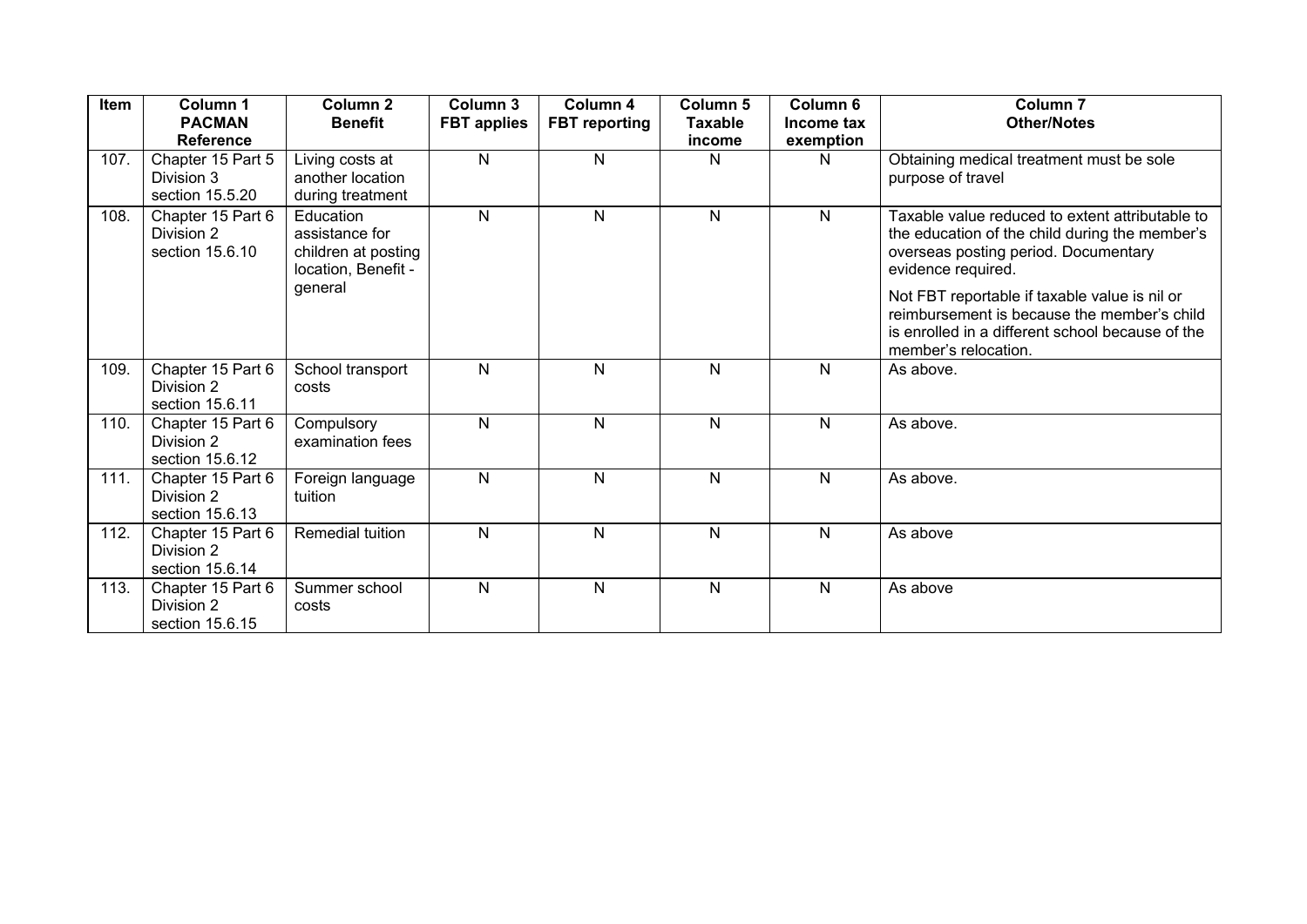| Item | Column 1<br><b>PACMAN</b><br><b>Reference</b>      | <b>Column 2</b><br><b>Benefit</b>                                                                                                          | Column 3<br><b>FBT</b> applies | Column 4<br><b>FBT</b> reporting | Column 5<br><b>Taxable</b><br>income | Column 6<br>Income tax<br>exemption | <b>Column 7</b><br><b>Other/Notes</b> |
|------|----------------------------------------------------|--------------------------------------------------------------------------------------------------------------------------------------------|--------------------------------|----------------------------------|--------------------------------------|-------------------------------------|---------------------------------------|
| 114. | Chapter 15 Part 6<br>Division 3<br>section 15.6.17 | USA - tuition and<br>tertiary study                                                                                                        | $\mathsf{N}$                   | N                                | N                                    | N                                   | As above                              |
| 115. | Chapter 15 Part 6<br>Division 3<br>section 15.6.18 | $USA - summer$<br>camps                                                                                                                    | $\mathsf{N}$                   | $\mathsf{N}$                     | $\mathsf{N}$                         | $\mathsf{N}$                        | As above                              |
| 116. | Chapter 15 Part 6<br>Division 4<br>section 15.6.20 | Education<br>assistance $-$<br>inadequate<br>facilities                                                                                    | $\mathsf{N}$                   | N                                | $\mathsf{N}$                         | $\mathsf{N}$                        | As above                              |
| 117. | Chapter 15 Part 6<br>Division 4<br>section 15.6.21 | Education<br>assistance for<br>children overseas<br>- special<br>circumstances,<br>travelling away for<br>school (child's<br>travel costs) | $\mathsf{N}$                   | $\mathsf{N}$                     | $\mathsf{N}$                         | $\mathsf{N}$                        | As above                              |
| 118. | Chapter 15 Part 6<br>Division 4<br>section 15.6.22 | Accompanying a<br>child to begin<br>boarding school                                                                                        | $\overline{N}$                 | N                                | $\mathsf{N}$                         | $\mathsf{N}$                        | As above                              |
| 119. | Chapter 15 Part 6<br>Division 5<br>section 15.6.25 | Education<br>assistance for<br>children in<br>Australia                                                                                    | $\mathsf{N}$                   | $\mathsf{N}$                     | $\mathsf{N}$                         | N                                   | As above                              |
| 120. | Chapter 15 Part 6<br>Division 5<br>section 15.6.26 | Education<br>remedial tuition in<br>Australia                                                                                              | $\mathsf{N}$                   | N                                | N                                    | N                                   | As above                              |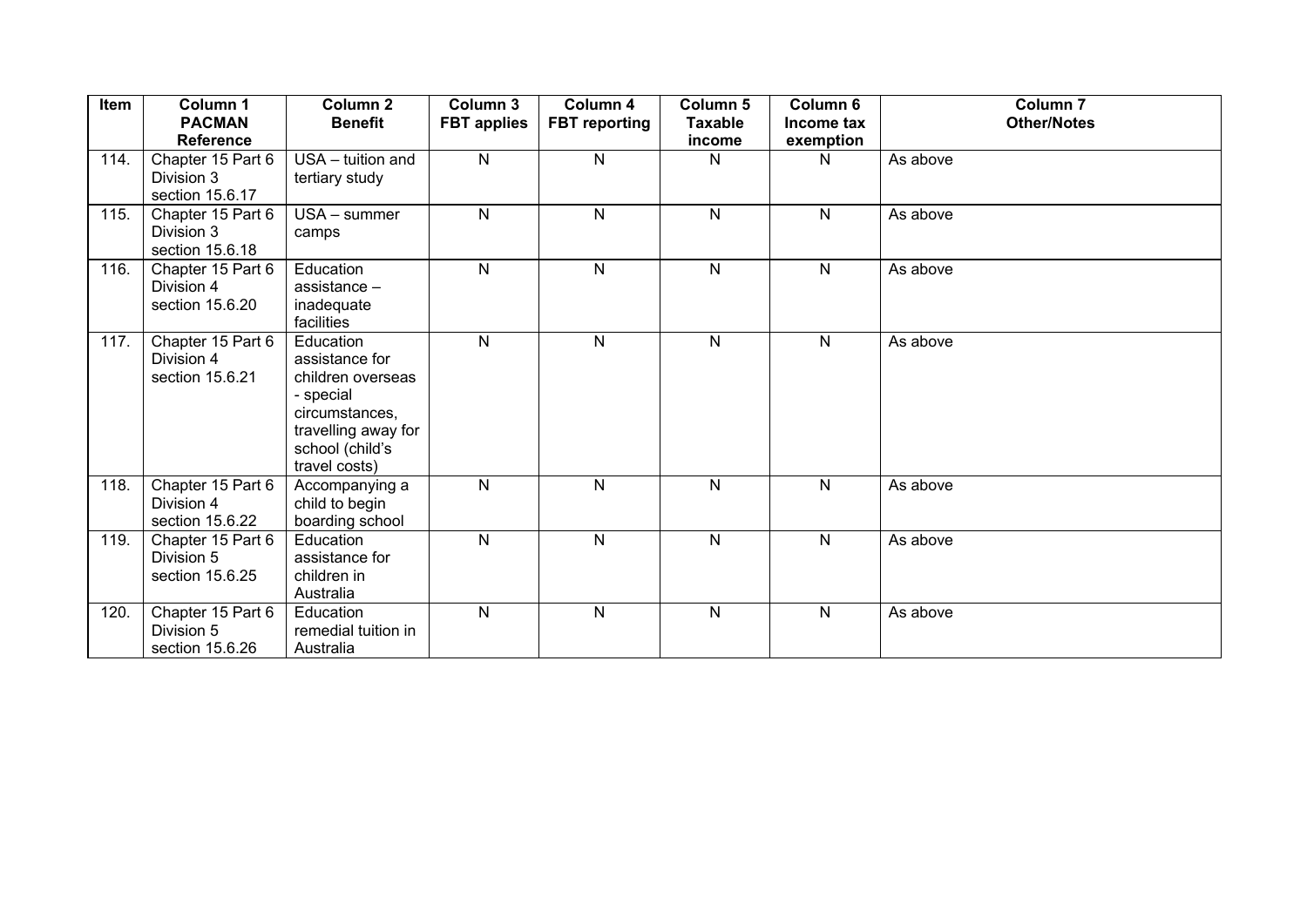| Item | Column 1<br><b>PACMAN</b><br><b>Reference</b>    | Column <sub>2</sub><br><b>Benefit</b>                                | Column 3<br><b>FBT</b> applies | Column 4<br><b>FBT</b> reporting | Column 5<br><b>Taxable</b><br>income | Column 6<br>Income tax<br>exemption | Column <sub>7</sub><br><b>Other/Notes</b>                                                                                                                                                                                                                                                                                                                                                                                                                                                                        |
|------|--------------------------------------------------|----------------------------------------------------------------------|--------------------------------|----------------------------------|--------------------------------------|-------------------------------------|------------------------------------------------------------------------------------------------------------------------------------------------------------------------------------------------------------------------------------------------------------------------------------------------------------------------------------------------------------------------------------------------------------------------------------------------------------------------------------------------------------------|
| 121. | Chapter 15 Part 8<br>section 15.8.3              | Club membership                                                      | $\overline{Y}$                 | $\overline{Y}$                   | N                                    | N                                   | The costs of maintaining the ADF general<br>standard of fitness are not deductible.<br>However, a member such as a physical<br>training instructor who is required to maintain a<br>very high level of fitness may be able to deduct<br>fitness expenses. In this case, the 'otherwise<br>deductible' rule may apply to reduce the FBT<br>payable. Declaration required.                                                                                                                                         |
|      |                                                  |                                                                      |                                |                                  |                                      |                                     | A member's dependant's club membership<br>costs that are reimbursed are subject to FBT<br>and FBT reporting.                                                                                                                                                                                                                                                                                                                                                                                                     |
| 122. | Chapter 15 Part 9<br>section 15.9.3              | <b>Funeral costs</b>                                                 | N                              | N                                | N                                    | $\mathsf{N}$                        |                                                                                                                                                                                                                                                                                                                                                                                                                                                                                                                  |
| 123. | Chapter 15 Part 9<br>sections 15.9.4 &<br>15.9.5 | Continuing<br>benefits for<br>dependants, loss<br>on sale of vehicle | $\mathsf{N}$                   | N                                | N                                    | $\overline{N}$                      |                                                                                                                                                                                                                                                                                                                                                                                                                                                                                                                  |
|      | Chapter 16                                       | <b>Overseas hardship locations</b>                                   |                                |                                  |                                      |                                     |                                                                                                                                                                                                                                                                                                                                                                                                                                                                                                                  |
| 124. | Chapter 16 Part 2                                | Hardship<br>allowance                                                | ${\sf N}$                      | N                                | Y                                    | $\mathsf{N}$                        |                                                                                                                                                                                                                                                                                                                                                                                                                                                                                                                  |
| 125. | Chapter 16 Part 3                                | Additional<br>recreation leave                                       | ${\sf N}$                      | N                                | Y                                    | $\overline{\mathsf{N}}$             |                                                                                                                                                                                                                                                                                                                                                                                                                                                                                                                  |
| 126. | Chapter 16 Part 4                                | Assisted leave<br>travel                                             | Y                              | $\overline{Y}$                   | $\mathsf{N}$                         | $\mathsf{N}$                        | May be eligible for a reduction in taxable value<br>for FBT purposes as overseas employment<br>holiday transport (section 61A). In this case,<br>the annual aggregate taxable value of such<br>benefits is reduced by 50%, subject to a ceiling<br>equal to 50% of the cost of one economy air<br>trip to the member's usual place of residence.<br>The ceiling does not apply if the travel is to the<br>member's home country. If this concession is<br>used, declaration or documentary evidence<br>required. |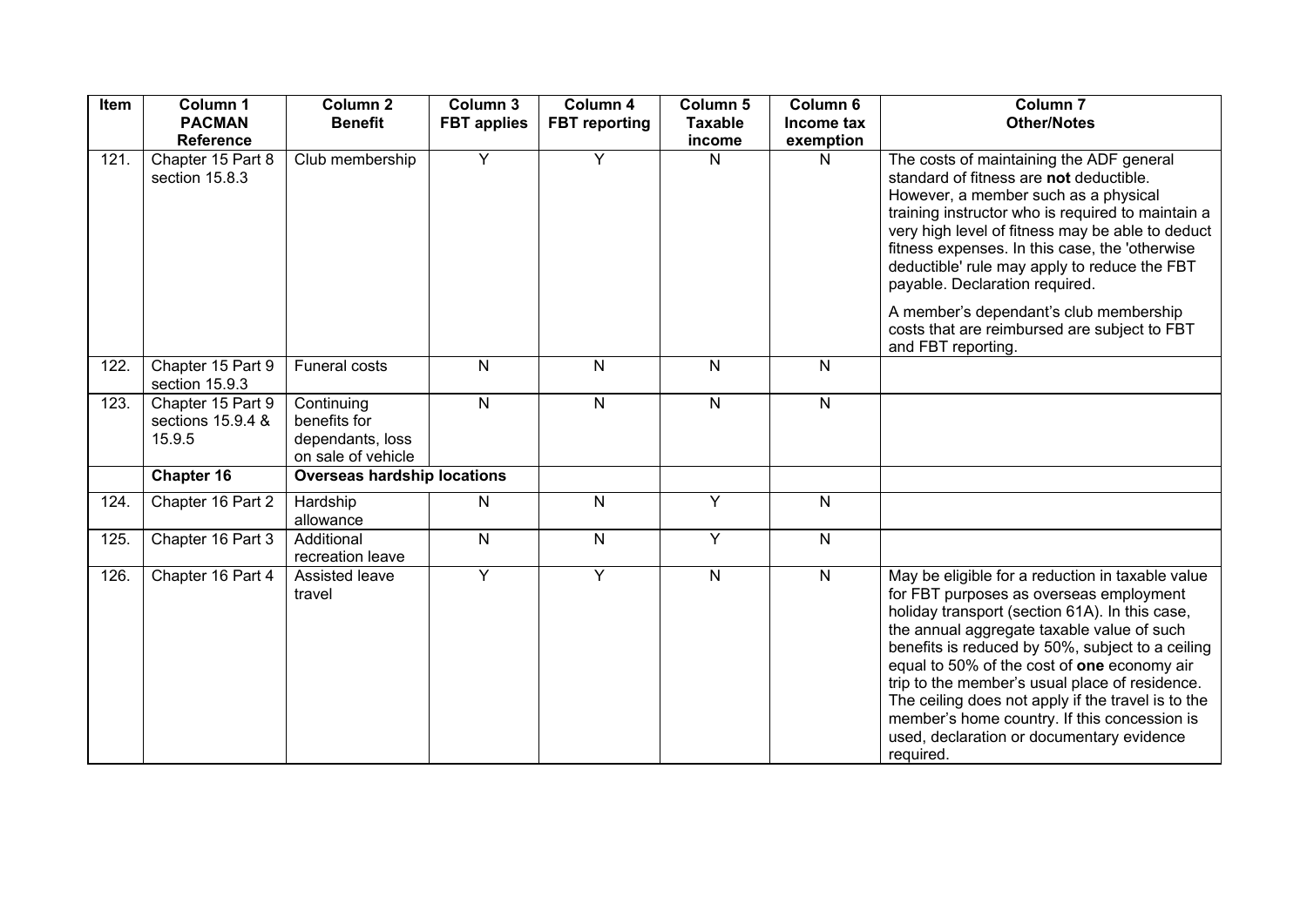| Item | Column <sub>1</sub><br><b>PACMAN</b><br><b>Reference</b> | Column <sub>2</sub><br><b>Benefit</b>                               | Column 3<br><b>FBT</b> applies | Column 4<br><b>FBT</b> reporting | Column <sub>5</sub><br><b>Taxable</b><br>income | Column 6<br>Income tax<br>exemption | Column <sub>7</sub><br><b>Other/Notes</b>                                                                                                                                                                                                                                                                                                                                                                                    |
|------|----------------------------------------------------------|---------------------------------------------------------------------|--------------------------------|----------------------------------|-------------------------------------------------|-------------------------------------|------------------------------------------------------------------------------------------------------------------------------------------------------------------------------------------------------------------------------------------------------------------------------------------------------------------------------------------------------------------------------------------------------------------------------|
| 127. | Chapter 16 Part 4<br>Section 16.4.15                     | Travel by private<br>vehicle                                        | Y                              | Y                                | N                                               | N                                   | As above                                                                                                                                                                                                                                                                                                                                                                                                                     |
| 128. | Chapter 16 Part 5                                        | Accommodation<br>on unavoidable<br>stopovers                        | $\overline{Y}$                 | $\overline{Y}$                   | $\mathsf{N}$                                    | N                                   | As above                                                                                                                                                                                                                                                                                                                                                                                                                     |
| 129. | Chapter 16 Part 6                                        | Excess baggage                                                      | Y                              | $\overline{Y}$                   | N                                               | $\mathsf{N}$                        | As above                                                                                                                                                                                                                                                                                                                                                                                                                     |
| 130. | Chapter 16 Part 7<br>section 16.7.3                      | Extraordinary<br>costs incurred at<br>posting location              | $\overline{\mathsf{N}}$        | $\overline{\mathsf{N}}$          | ${\sf N}$                                       | $\mathsf{N}$                        | Emergency assistance                                                                                                                                                                                                                                                                                                                                                                                                         |
| 131. | Chapter 16 Part 8<br>section 16.8.3                      | Allowances for<br>selected Defence<br>Attachés - ADF<br>only        | $\overline{N}$                 | $\overline{\mathsf{N}}$          | Y                                               | $\mathsf{N}$                        |                                                                                                                                                                                                                                                                                                                                                                                                                              |
| 132. | Chapter 16 Part 8<br>section 16.8.5                      | Attraction<br>allowance for<br>Papua New<br>Guinea                  | $\overline{N}$                 | $\overline{\mathsf{N}}$          | Y                                               | $\mathsf{N}$                        |                                                                                                                                                                                                                                                                                                                                                                                                                              |
|      | <b>Chapter 17</b>                                        | <b>Warlike and Non-warlike Deployments</b>                          |                                |                                  |                                                 |                                     |                                                                                                                                                                                                                                                                                                                                                                                                                              |
| 133. | Chapter 17 Part 4                                        | Australians<br>Dangerously III<br>Scheme-<br>overseas (ADF<br>only) | Y                              | $\overline{Y}$                   | $\mathsf{N}$                                    | $\mathsf{N}$                        | Benefits will not be subject to FBT if provided<br>to a member who is entitled to income tax<br>exemption under section 23AD or 23AG.<br>Benefits will not be subject to FBT where:<br>The visitor is the member's spouse, child,<br>parent or parent-in-law;<br>The visitor usually resides with the<br>member; and<br>The member is travelling for work<br>purposes, living away from home, or living<br>in a remote area. |
|      |                                                          |                                                                     |                                |                                  |                                                 |                                     | Benefits will not be subject to FBT where the<br>visitor is the member's spouse who is residing<br>at the posting location.                                                                                                                                                                                                                                                                                                  |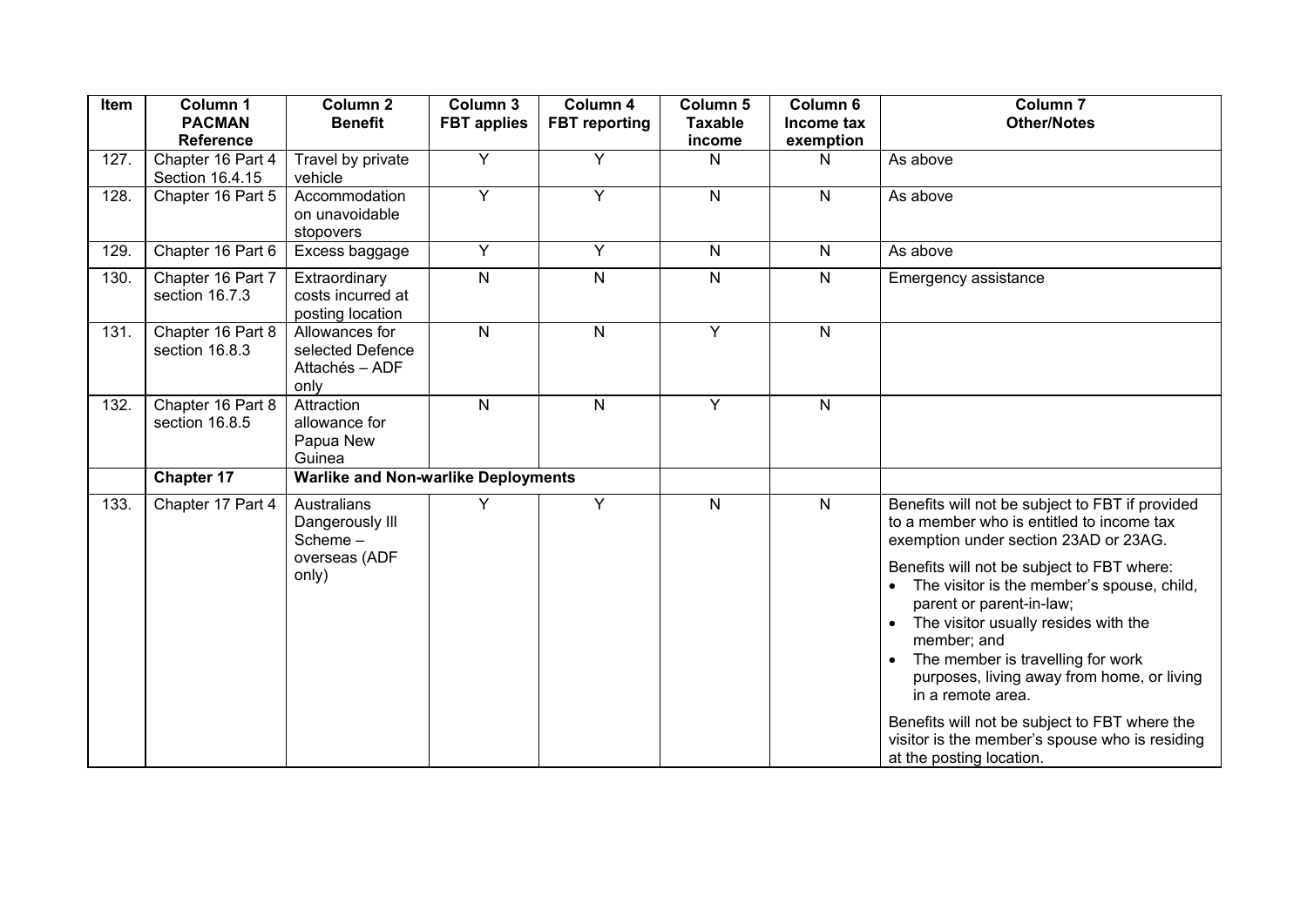| Item | Column 1<br><b>PACMAN</b><br><b>Reference</b> | <b>Column 2</b><br><b>Benefit</b>                                   | Column 3<br><b>FBT</b> applies | Column 4<br><b>FBT</b> reporting | <b>Column 5</b><br><b>Taxable</b><br>income | Column 6<br>Income tax<br>exemption | Column <sub>7</sub><br><b>Other/Notes</b>                                                            |
|------|-----------------------------------------------|---------------------------------------------------------------------|--------------------------------|----------------------------------|---------------------------------------------|-------------------------------------|------------------------------------------------------------------------------------------------------|
| 134. | Chapter 17 Part 7<br>Division 1               | Deployment<br>allowance                                             | ${\sf N}$                      | N                                | N                                           |                                     |                                                                                                      |
| 135. | Chapter 17 Part 7<br>Division 2               | Civil practice<br>support allowance<br>- Warlike<br>deployments     | $\mathsf{N}$                   | $\mathsf{N}$                     | $\mathsf{N}$                                | Y                                   | Tax exempt if earning exempt income under<br>section 23AD. See relevant tax supplement.              |
|      |                                               | Civil practice<br>support allowance<br>- Non-warlike<br>deployments | $\mathsf{N}$                   | N                                | Y                                           | Y                                   | Not tax exempt if earning income under<br>section 23AG. See relevant tax supplement.                 |
| 136. | Chapter 17 Part 7<br>Division 3               | Non-warlike<br>deployments -<br>additional<br>recreation leave      | $\mathsf{N}$                   | N                                | N                                           | Y                                   | May be tax exempt if a member meets the<br>qualifying criteria for section 23AG.                     |
| 137. | Chapter 17 Part 7<br>Division 4               | Relief out-of-<br>country travel fare<br>assistance                 | Y                              | $\checkmark$                     | N                                           | N                                   | No FBT on benefits provided to a member who<br>meets the qualifying criteria for section 23AG.       |
| 138. | Chapter 17 Part 8<br>Division 1               | Operational<br>support allowance<br>[APS only]                      | N                              | $\mathsf{N}$                     | N                                           | Y                                   | May be tax exempt if an employee meets the<br>qualifying criteria for section 23AG.                  |
| 139. | Chapter 17 Part 8<br>Division 2               | Relief out-of-<br>country travel fare<br>assistance [APS]<br>only]  | Y                              | $\checkmark$                     | N                                           | $\mathsf{N}$                        | No FBT on benefits provided to an employee<br>who meets the qualifying criteria for section<br>23AG. |